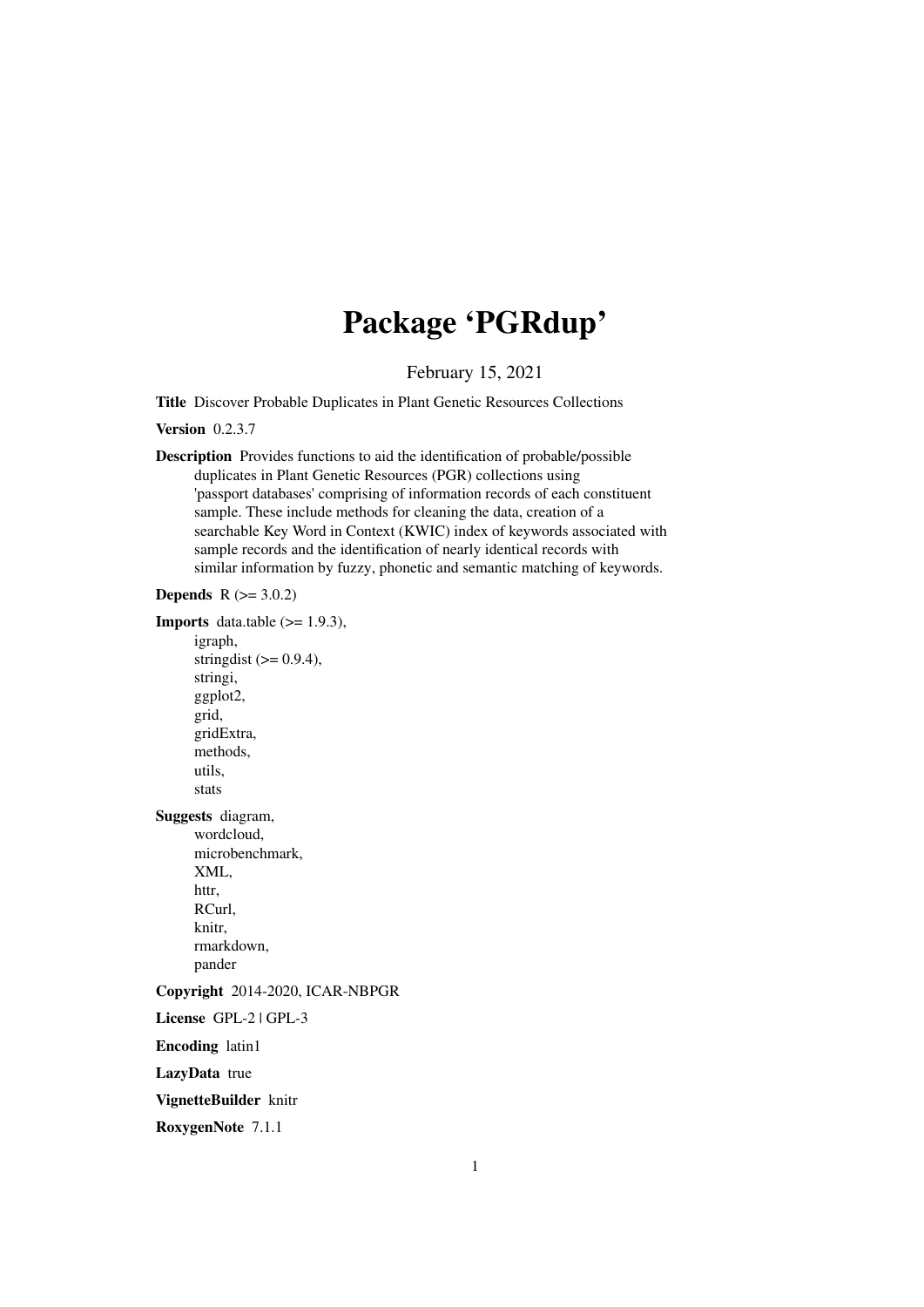URL <https://cran.r-project.org/package=PGRdup>,

<https://github.com/aravind-j/PGRdup>,

<https://doi.org/10.5281/zenodo.841963>, <https://aravind-j.github.io/PGRdup/>,

<https://www.rdocumentation.org/packages/PGRdup>

BugReports <https://github.com/aravind-j/PGRdup/issues>

# R topics documented:

|     | 3              |
|-----|----------------|
|     | $\overline{A}$ |
|     | 6              |
|     | 8              |
|     | -9             |
| 10  |                |
| -11 |                |
| -12 |                |
| -14 |                |
| -15 |                |
|     |                |
| -17 |                |
| -18 |                |
| 23  |                |
| 24  |                |
| 25  |                |
| 29  |                |
| 30  |                |
| 32  |                |
|     |                |

#### **Index** [35](#page-34-0)

PGRdup-package *The PGRdup Package*

# Description

Functions to facilitate genebank managers in the identification of probable duplicate accessions from plant genetic resources (PGR) passport databases.

# Author(s)

J Aravind <aravindj@nbpgr.ernet.in> J Radhamani <radhamani@nbpgr.ernet.in> Kalyani Srinivasan <kalyani@nbpgr.ernet.in> B Ananda Subhash <anandasubhash@gmail.com> RK Tyagi <rktyagi@nbpgr.ernet.in>

<span id="page-1-0"></span>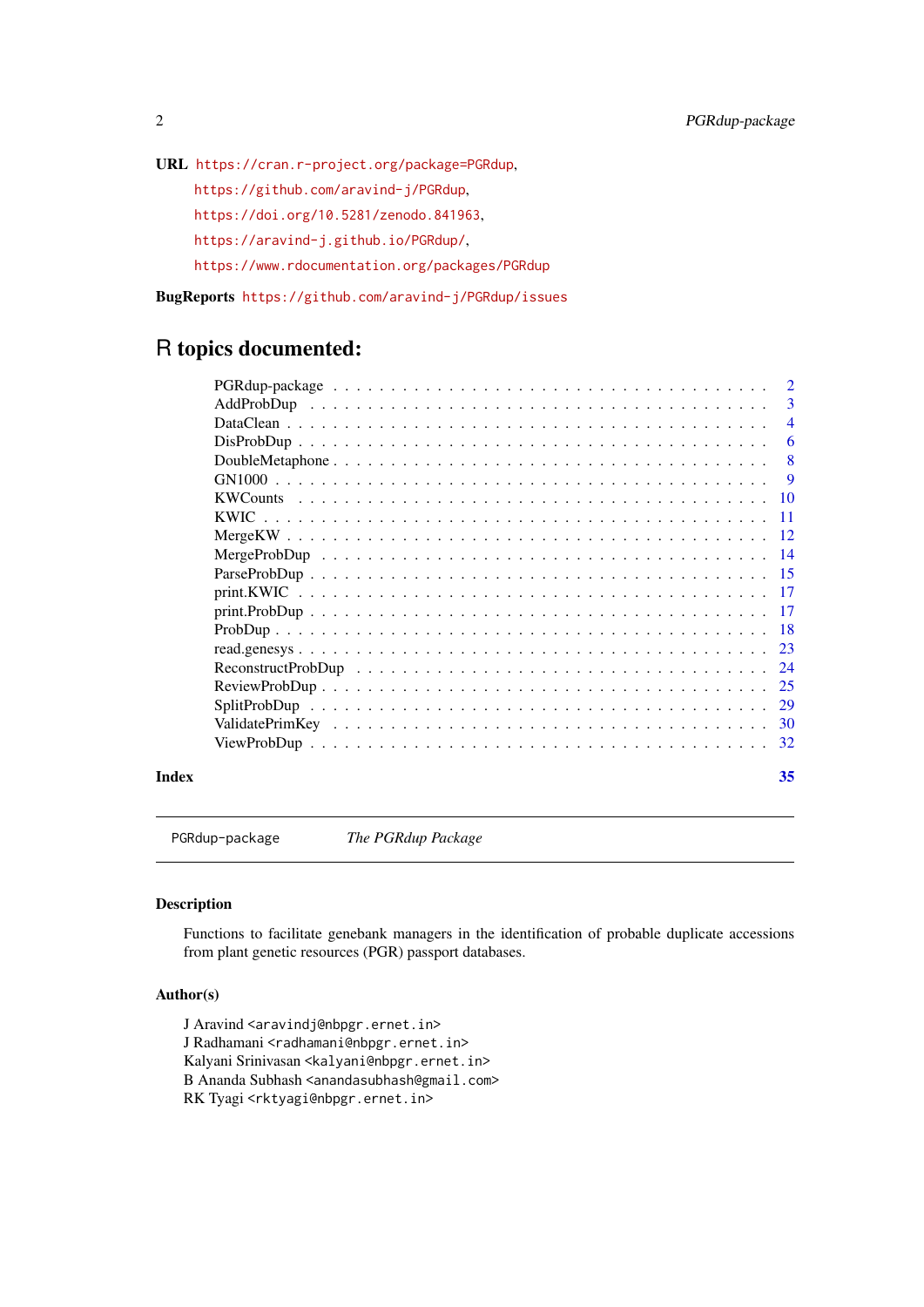<span id="page-2-1"></span><span id="page-2-0"></span>

#### Description

AddProbDup adds the fuzzy, phonetic and semantic probable duplicates sets data fields from an object of class ProbDup to the original PGR passport database.

#### Usage

```
AddProbDup(pdup, db, addto = c("I", "II"), max.count = 30)
```
#### Arguments

| pdup      | An object of class ProbDup.                                                                                   |
|-----------|---------------------------------------------------------------------------------------------------------------|
| db        | A data frame of the PGR passport database.                                                                    |
| addto     | Either "I" or "II" indicating the database to which the data.fields are to be<br>added (see <b>Details</b> ). |
| max.count | The maximum count of probable duplicate sets whose information is to be re-<br>trieved.                       |

#### Details

This function helps to add information associated with identified fuzzy, phonetic and semantic probable duplicate sets using the [ProbDup](#page-17-1) function to the original PGR passport database. Associated data fields such as SET\_NO, ID and IDKW are added based on the PRIM\_ID field(column).

In case more than one KWIC index was used to generate the object of class ProbDup, the argument addto can be used to specify to which database the data fields are to be added. The default "I" indicates the database from which the first KWIC index was created and "II" indicates the database from which the second index was created.

#### Value

A data frame of the PGR passport database with the probable duplicate sets fields added.

#### Note

When any primary ID/key records in the fuzzy, phonetic or semantic duplicate sets are found to be missing from the original database db, then they are ignored and only the matching records are considered for adding the information with a warning.

This may be due to data standardization of the primary ID/key field using the function [DataClean](#page-3-1) before creation of the KWIC index and subsequent identification of probable duplicate sets. In such a case, it is recommended to use an identical data standardization operation on the database db before running this function.

#### See Also

[DataClean](#page-3-1), [KWIC](#page-10-1), [ProbDup](#page-17-1)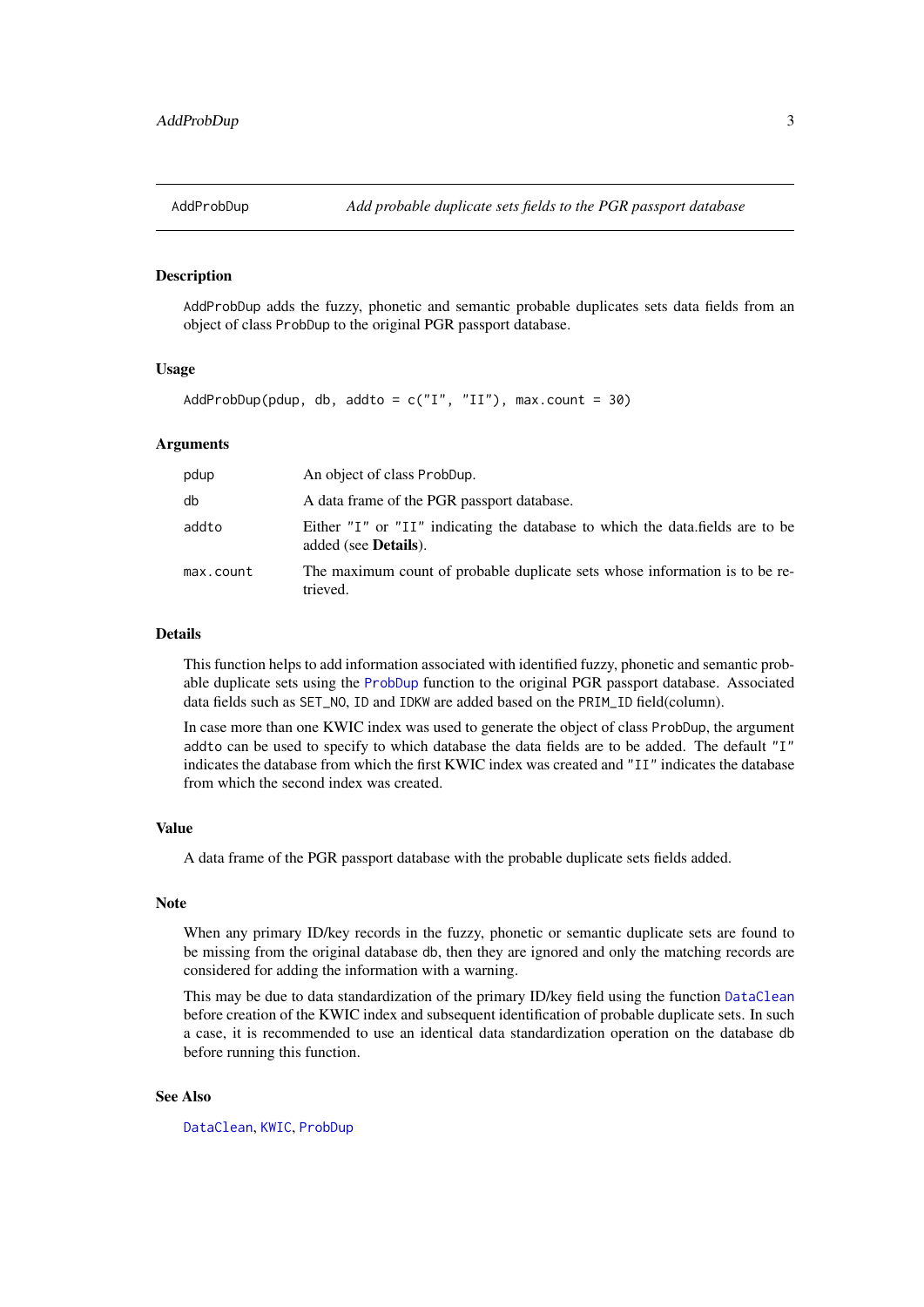#### Examples

```
## Not run:
#' # Load PGR passport database
GN <- GN1000
# Specify as a vector the database fields to be used
GNfields <- c("NationalID", "CollNo", "DonorID", "OtherID1", "OtherID2")
# Clean the data
GN[GNfields] <- lapply(GN[GNfields], function(x) DataClean(x))
y1 <- list(c("Gujarat", "Dwarf"), c("Castle", "Cary"), c("Small", "Japan"),
c("Big", "Japan"), c("Mani", "Blanco"), c("Uganda", "Erect"),
c("Mota", "Company"))
y2 <- c("Dark", "Light", "Small", "Improved", "Punjab", "SAM")
y3 <- c("Local", "Bold", "Cary", "Mutant", "Runner", "Giant", "No.",
        "Bunch", "Peanut")
GN[GNfields] <- lapply(GN[GNfields], function(x) MergeKW(x, y1, delim = c("space", "dash")))
GN[GNfields] <- lapply(GN[GNfields], function(x) MergePrefix(x, y2, delim = c("space", "dash")))
GN[GNfields] <- lapply(GN[GNfields], function(x) MergeSuffix(x, y3, delim = c("space", "dash")))
# Generate KWIC index
GNKWIC <- KWIC(GN, GNfields)
# Specify the exceptions as a vector
exep <- c("A", "B", "BIG", "BOLD", "BUNCH", "C", "COMPANY", "CULTURE",
         "DARK", "E", "EARLY", "EC", "ERECT", "EXOTIC", "FLESH", "GROUNDNUT",
         "GUTHUKAI", "IMPROVED", "K", "KUTHUKADAL", "KUTHUKAI", "LARGE",
         "LIGHT", "LOCAL", "OF", "OVERO", "P", "PEANUT", "PURPLE", "R",
         "RED", "RUNNER", "S1", "SAM", "SMALL", "SPANISH", "TAN", "TYPE",
         "U", "VALENCIA", "VIRGINIA", "WHITE")
# Specify the synsets as a list
syn <- list(c("CHANDRA", "AH114"), c("TG1", "VIKRAM"))
# Fetch probable duplicate sets
GNdup \leq ProbDup(kwic1 = GNKWIC, method = "a", excep = exep, fuzzy = TRUE,
                 phonetic = TRUE, encoding = "primary",
                 semantic = TRUE, syn = syn)
# Add the duplicates sets to the original database
GNwithdup \le - AddProbDup(pdup = GNdup, db = GN1000, addto = "I")
## End(Not run)
```
<span id="page-3-1"></span>DataClean *Clean PGR passport data*

#### Description

DataClean cleans the data in a character vector according to the conditions in the arguments.

<span id="page-3-0"></span>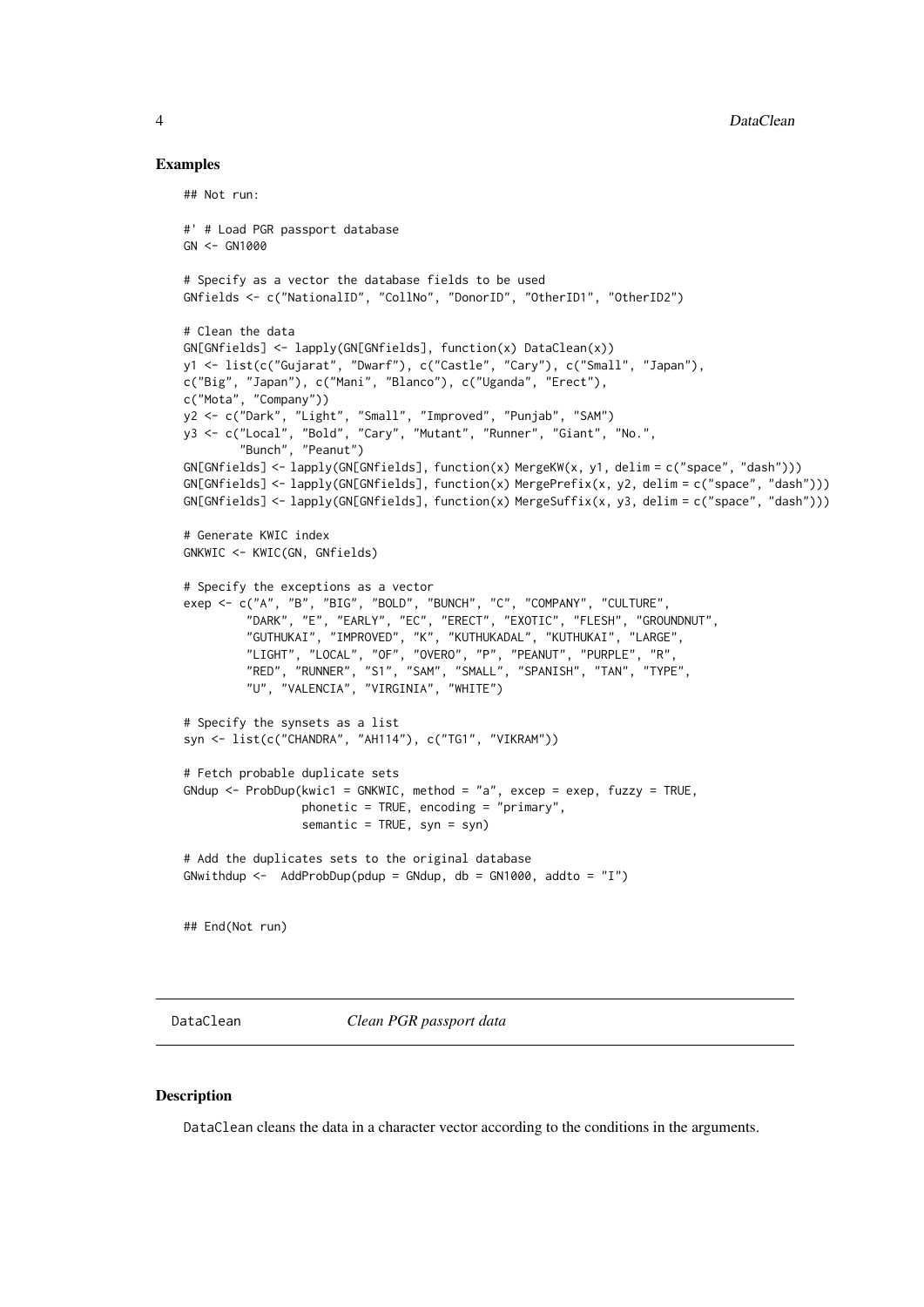#### <span id="page-4-0"></span>DataClean 5

#### Usage

```
DataClean(
  x,
  fix.comma = TRUE,fix.semcol = TRUE,fix,col = TRUE,fix.bracket = TRUE,
  fix.punct = TRUE,
  fix.space = TRUE,
  fix.\,\text{sep} = \text{TRUE},
  fix.leadzero = TRUE
)
```
#### Arguments

| $\mathsf{x}$ | A character vector. If not, coerced to character by as . character.                                                              |
|--------------|----------------------------------------------------------------------------------------------------------------------------------|
| fix.comma    | logical. If TRUE, all the commas are replaced by space (see <b>Details</b> ).                                                    |
| fix.semcol   | logical. If TRUE, all the semicolons are replaced by space (see Details).                                                        |
| fix.col      | logical. If TRUE, all the colons are replaced by space (see <b>Details</b> ).                                                    |
| fix.bracket  | logical. If TRUE, all the brackets are replaced by space (see <b>Details</b> ).                                                  |
| fix.punct    | logical. If TRUE, all punctuation characters are removed (see <b>Details</b> ).                                                  |
| fix.space    | logical. If TRUE, all space characters are replaced by space and multiple spaces<br>are converted to single space (see Details). |
| fix.sep      | logical. If TRUE, space between alphabetic characters followed by digits is re-<br>moved (see <b>Details</b> ).                  |
| fix.leadzero | logical. If TRUE, leading zeros are removed (see <b>Details</b> ).                                                               |

# Details

This function aids in standardization and preparation of the PGR passport data for creation of a KWIC index with [KWIC](#page-10-1) function and the identification of probable duplicate accessions by the [ProbDup](#page-17-1) function. It cleans the character strings in passport data fields(columns) specified as the input character vector x according to the conditions in the arguments in the same order. If the input vector x is not of type character, it is coerced to a character vector.

This function is designed particularly for use with fields corresponding to accession names such as accession ids, collection numbers, accession names etc. It is essentially a wrapper around the [gsub](#page-0-0) base function with [regex](#page-0-0) arguments. It also converts all strings to upper case and removes leading and trailing spaces.

Commas, semicolons and colons which are sometimes used to separate multiple strings or names within the same field can be replaced with a single space using the logical arguments fix.comma, fix.semcol and fix.col respectively.

Similarly the logical argument fix.bracket can be used to replace all brackets including parenthesis, square brackets and curly brackets with space.

The logical argument fix.punct can be used to remove all punctuation from the data.

fix.space can be used to convert all space characters such as tab, newline, vertical tab, form feed and carriage return to spaces and finally convert multiple spaces to single space.

fix.sep can be used to merge together accession identifiers composed of alphabetic characters separated from as series of digits by a space character. For example IR 64, PUSA 256 etc.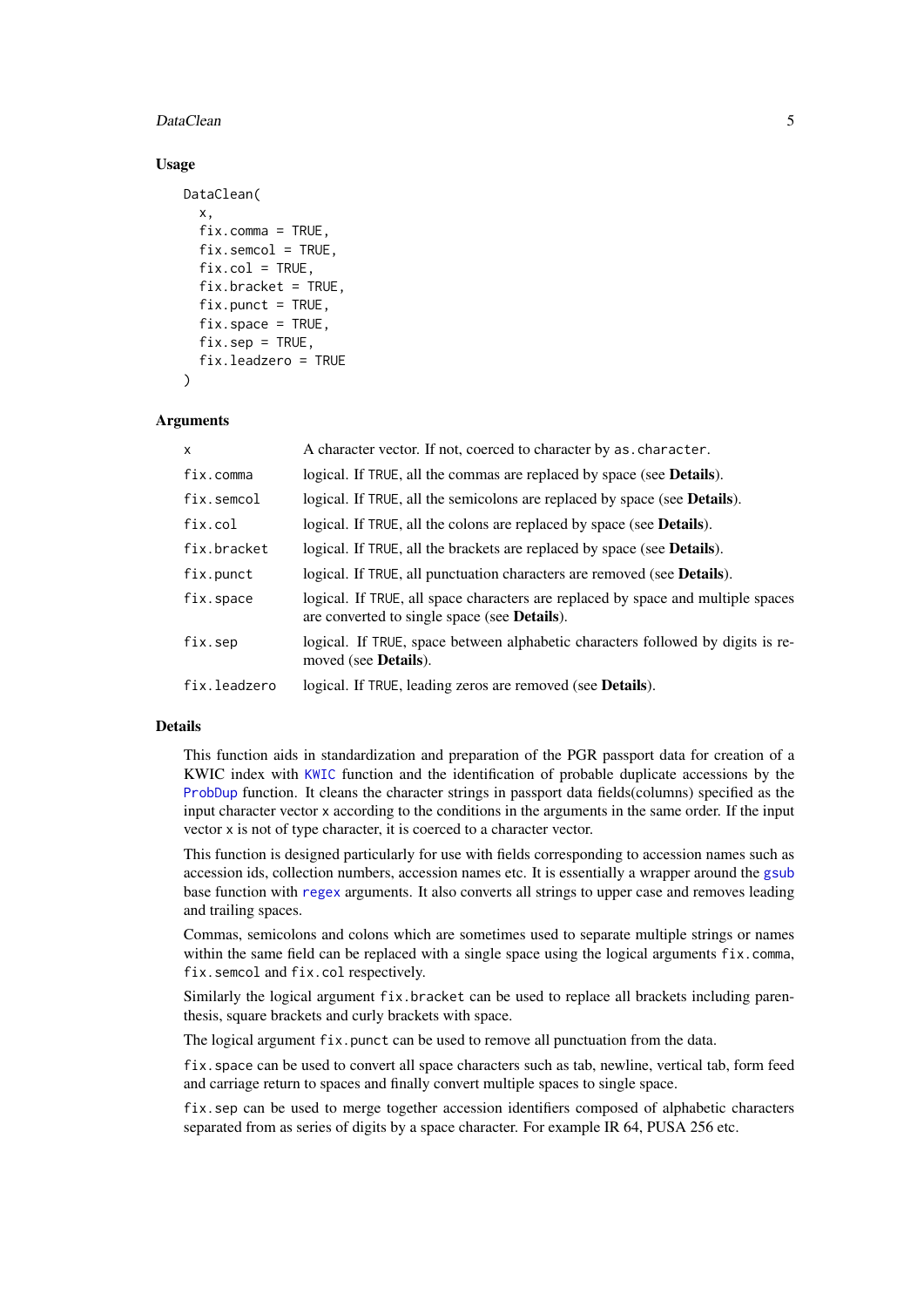fix.leadzero can be used to remove leading zeros from accession name fields to facilitate matching to identify probable duplicates. e.g. IR0064 -> IR64

#### Value

A character vector with the cleaned data converted to upper case. NAs if any are converted to blank strings.

### See Also

[gsub](#page-0-0), [regex](#page-0-0), [MergeKW](#page-11-1), [KWIC](#page-10-1), [ProbDup](#page-17-1)

#### Examples

```
names <- c("S7-12-6", "ICG-3505", "U 4-47-18;EC 21127", "AH 6481", "RS 1",
           "AK 12-24", "2-5 (NRCG-4053)", "T78, Mwitunde", "ICG 3410",
           "#648-4 (Gwalior)", "TG4;U/4/47/13", "EC0021003")
DataClean(names)
```
DisProbDup *Get disjoint probable duplicate sets*

#### Description

DisProbDup finds and joins intersecting sets in an object of class ProbDup to get disjoint probable duplicate sets.

#### Usage

```
DisProbDup(pdup, combine = c("F", "P", "S"))
```
# Arguments

| pdup    | An object of class ProbDup.                                                                                                                                                                      |
|---------|--------------------------------------------------------------------------------------------------------------------------------------------------------------------------------------------------|
| combine | A character vector indicating the type of sets to be considered together for re-<br>trieving disjoint sets. If NULL, then disjoint sets within each type are retrieved<br>(see <b>Details</b> ). |

### Details

This function considers the accession primary keys/IDs for finding intersecting sets and subsequently joins them to retrieve disjoint sets. These operations are implemented utilizing the [igraph](#page-0-0) package functions.

Disjoint sets are retrieved either individually for each type of probable duplicate sets or considering all type of sets simultaneously. In case of the latter, the disjoint of all the type of sets alone are returned in the output as an additional data frame DisjointDuplicates in an object of class ProbDup

<span id="page-5-0"></span>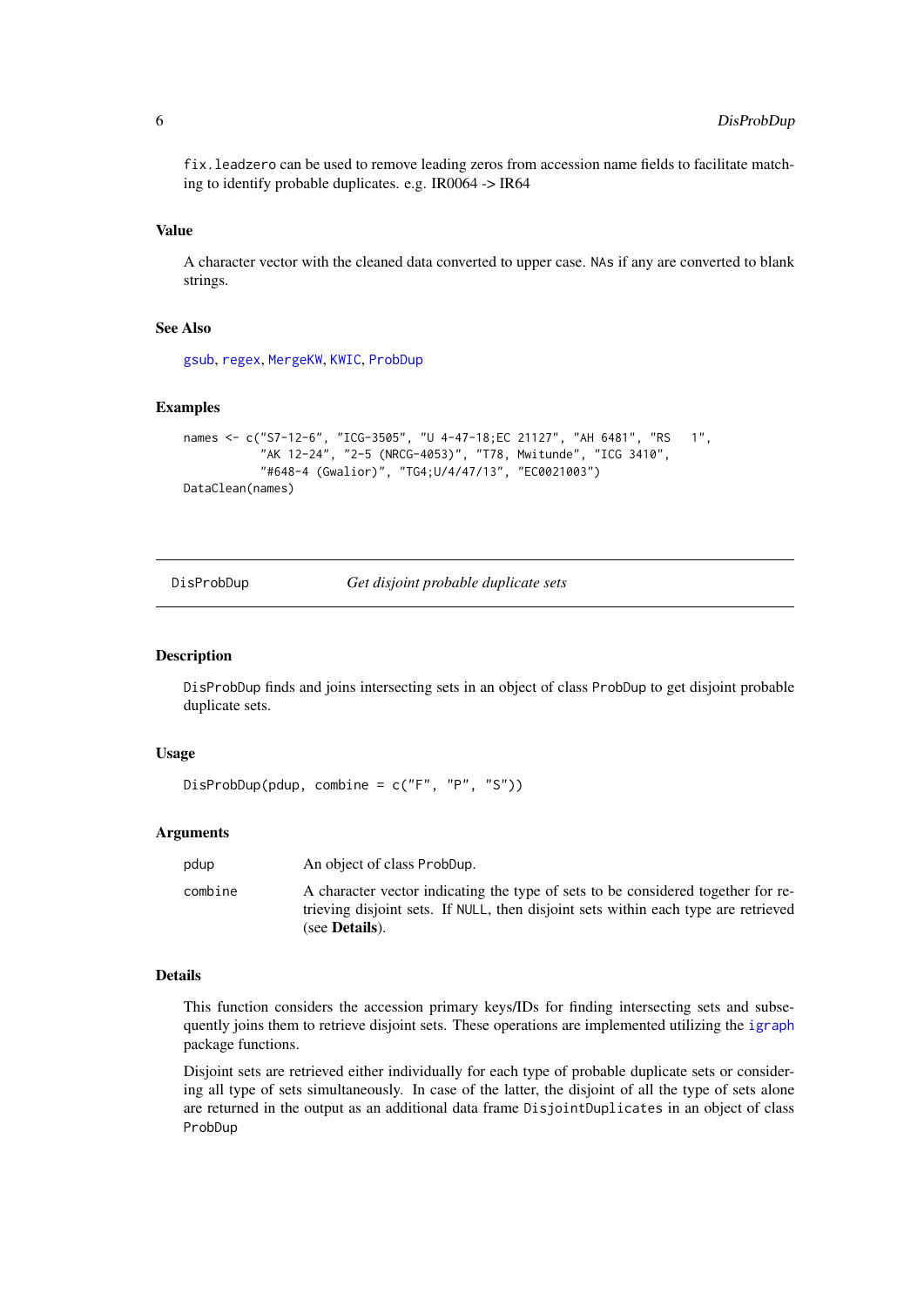#### <span id="page-6-0"></span>DisProbDup 7

#### Value

Returns an object of class ProbDup with either the disjoint sets within each type - FuzzyDuplicates, PhoneticDuplicates and SemanticDuplicates when combine = NULL or the combined disjoint duplicate sets as an additional element DisjointDupicates according to the choice specified in the argument combine.

# See Also

[ProbDup](#page-17-1)

```
## Not run:
# Load PGR passport database
GN <- GN1000
# Specify as a vector the database fields to be used
GNfields <- c("NationalID", "CollNo", "DonorID", "OtherID1", "OtherID2")
# Clean the data
GN[GNfields] <- lapply(GN[GNfields], function(x) DataClean(x))
y1 <- list(c("Gujarat", "Dwarf"), c("Castle", "Cary"), c("Small", "Japan"),
c("Big", "Japan"), c("Mani", "Blanco"), c("Uganda", "Erect"),
c("Mota", "Company"))
y2 <- c("Dark", "Light", "Small", "Improved", "Punjab", "SAM")
y3 <- c("Local", "Bold", "Cary", "Mutant", "Runner", "Giant", "No.",
        "Bunch", "Peanut")
GN[GNfields] <- lapply(GN[GNfields], function(x) MergeKW(x, y1, delim = c("space", "dash")))
GN[GNfields] <- lapply(GN[GNfields], function(x) MergePrefix(x, y2, delim = c("space", "dash")))
GN[GNfields] <- lapply(GN[GNfields], function(x) MergeSuffix(x, y3, delim = c("space", "dash")))
# Generate KWIC index
GNKWIC <- KWIC(GN, GNfields)
# Specify the exceptions as a vector
exep <- c("A", "B", "BIG", "BOLD", "BUNCH", "C", "COMPANY", "CULTURE",
         "DARK", "E", "EARLY", "EC", "ERECT", "EXOTIC", "FLESH", "GROUNDNUT",
         "GUTHUKAI", "IMPROVED", "K", "KUTHUKADAL", "KUTHUKAI", "LARGE",
         "LIGHT", "LOCAL", "OF", "OVERO", "P", "PEANUT", "PURPLE", "R",
         "RED", "RUNNER", "S1", "SAM", "SMALL", "SPANISH", "TAN", "TYPE",
         "U", "VALENCIA", "VIRGINIA", "WHITE")
# Specify the synsets as a list
syn <- list(c("CHANDRA", "AH114"), c("TG1", "VIKRAM"))
# Fetch probable duplicate sets
GNdup <- ProbDup(kwic1 = GNKWIC, method = "a", excep = exep, fuzzy = TRUE,
                 phonetic = TRUE, encoding = "primary",
                 semantic = TRUE, syn = syn)
lapply(GNdup, dim)
# Get disjoint probable duplicate sets of each kind
disGNdup1 <- DisProbDup(GNdup, combine = NULL)
lapply(disGNdup1, nrow)
```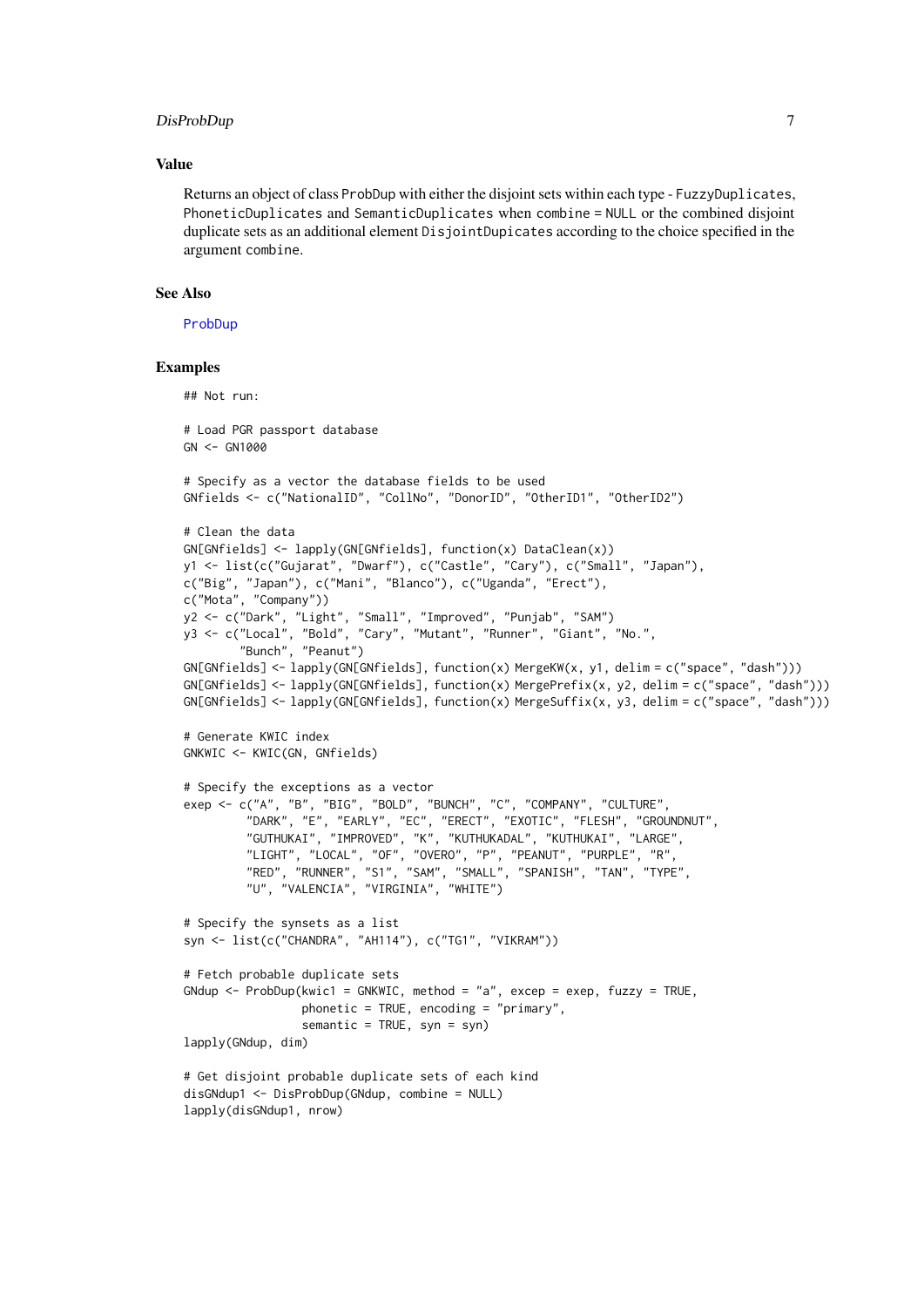```
# Get disjoint probable duplicate sets combining all the kinds of sets
disGNdup2 <- DisProbDup(GNdup, combine = c("F", "P", "S"))
lapply(disGNdup2, nrow)
```
## End(Not run)

<span id="page-7-1"></span>DoubleMetaphone *'Double Metaphone' phonetic algorithm*

#### Description

DoubleMetaphone converts strings to double metaphone phonetic codes.

#### Usage

```
DoubleMetaphone(str)
```
# Arguments

str A character vector whose strings are to be encoded by double metaphone algorithm.

#### Details

An implementation of the Double Metaphone phonetic algorithm in R. If non-ASCII characters encountered in the input character vector str, a warning is issued and they are transliterated so that the accented characters are converted to their ASCII unaccented versions.

# Value

Returns a list with two character vectors of the same length as the input vector. The first character vector contains the primary double metaphone encodings, while the second character vector contains the alternate encodings.

# Acknowledgement

The C code for the double metaphone algorithm was adapted from Maurice Aubrey's perl module hosted at the gitpan/Text-DoubleMetaphone [public github library](https://github.com/gitpan/Text-DoubleMetaphone/blob/master/double_metaphone.c) along with the corresponding [license information.](https://github.com/gitpan/Text-DoubleMetaphone/blob/master/README)

#### Note

In case of non-ASCII characters in strings, a warning is issued and accented characters are converted to their ASCII unaccented versions.

# References

Philips, Lawrence. 2000. "The Double Metaphone Search Algorithm." *C/C++ Users Journal* 18 (6): 38-43. <https://dl.acm.org/doi/10.5555/349124.349132>.

<span id="page-7-0"></span>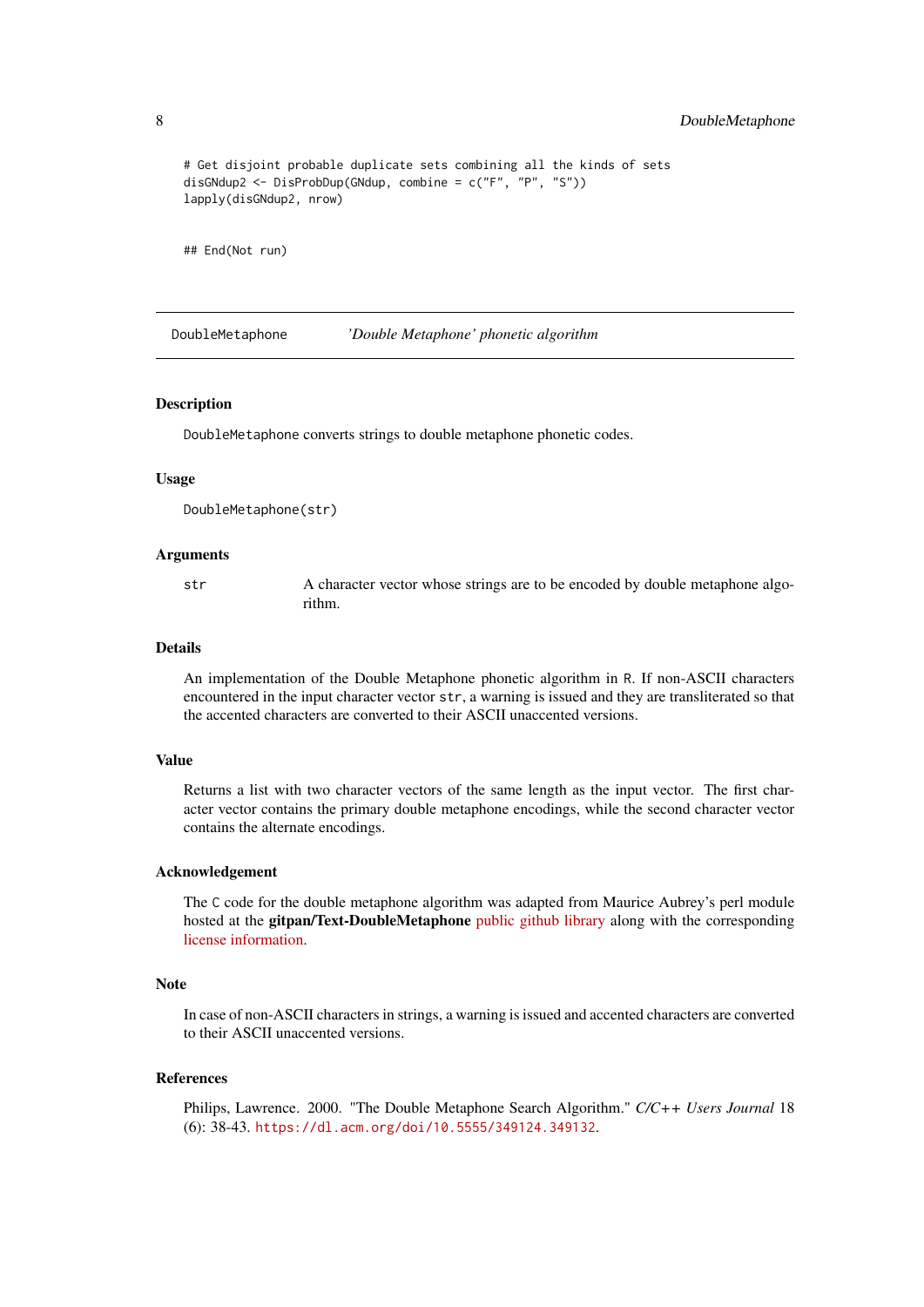#### <span id="page-8-0"></span>GN1000 9

#### See Also

[phonetic](#page-0-0), [phonetics](https://cran.r-project.org/package=RecordLinkage)

#### Examples

```
# Return the primary and secondary Double Metaphone encodings for a character vector.
str1 <- c("Jyothi", "Jyoti")
str2 <- c("POLLACHI", "BOLLACHI")
DoubleMetaphone(str1)
DoubleMetaphone(str2)
## Not run:
# Issue a warning in case of non-ASCII characters.
str3 <- c("J\xf5geva", "Jogeva")
DoubleMetaphone(str3)
## End(Not run)
```
GN1000 *Sample groundnut PGR passport data*

#### Description

Sample PGR passport data of 1000 groundnut accessions held in the Indian National Genebank at National Bureau of Plant Genetic Resources (NBPGR), New Delhi.

#### Usage

data(GN1000)

#### Format

A data frame having 1000 records with the following 10 columns(fields):

- CommonName : Common name
- BotanicalName : Botanical name
- NationalID : NBPGR National identifier
- CollNo : Collector number
- DonorID : Donor ID
- OtherID1 : Other ID field 1
- OtherID2 : Other ID field 2
- BioStatus : Biological status
- SourceCountry : Country of origin
- TransferYear : Year of transfer

#### See Also

<http://www.nbpgr.ernet.in:8080/PGRPortal/>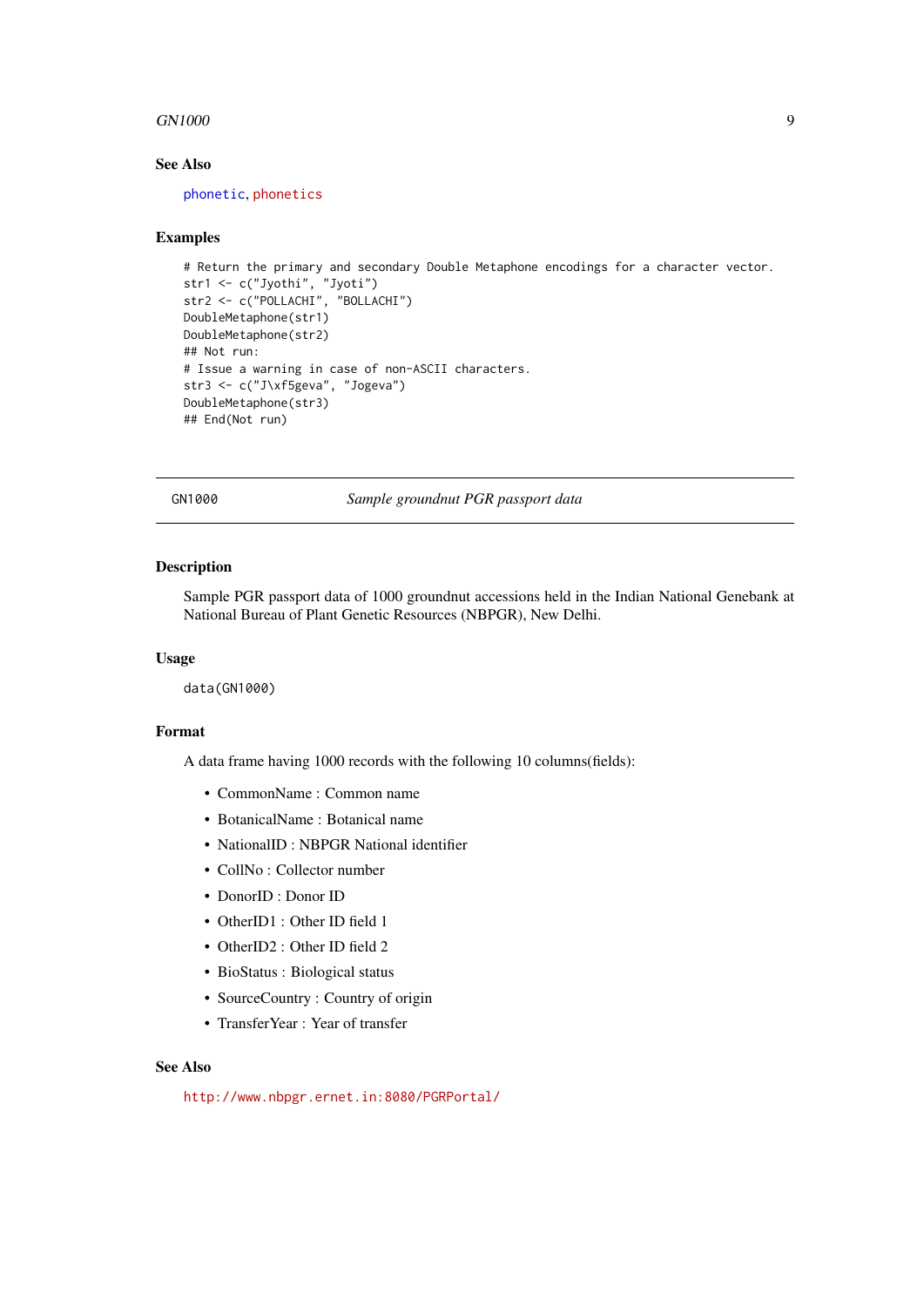<span id="page-9-0"></span>

#### Description

KWCounts generates keyword counts from PGR passport database fields(columns).

# Usage

KWCounts(x, fields, excep)

#### Arguments

| x.     | A data frame.                                                                                                                                                                                                 |
|--------|---------------------------------------------------------------------------------------------------------------------------------------------------------------------------------------------------------------|
| fields | A character vector with the names of fields (columns) of the data frame from<br>which KWIC index is to be generated. The first field is considered as the primary<br>key or identifier (see <b>Details</b> ). |
| excep  | A vector of the keywords not to be considered for the counts (see <b>Details</b> ).                                                                                                                           |
|        |                                                                                                                                                                                                               |

#### Details

This function computes the keyword counts from PGR passport database fields(columns) specified in the fields argument. The first field is considered as the primary key or identifier and is not used for counting the keywords. Any strings given in the excep argument are ignored for generating the counts.

The keyword counts can give a rough indication of the completeness of the data in the database fields being used for identification of probable duplicates.

#### Value

A data frame with the keyword counts for each record.

#### Note

For large number of exceptions and/or large data.frame computation of keyword counts may take some time.

# See Also

[stri\\_count](#page-0-0)

```
# Load PGR passport database
GN < - GN1000# Specify database fields to use as a vector
GNfields <- c("NationalID", "CollNo", "DonorID", "OtherID1", "OtherID2")
# Specify the exceptions as a vector
exep <- c("A", "B", "BIG", "BOLD", "BUNCH", "C", "COMPANY", "CULTURE",
         "DARK", "E", "EARLY", "EC", "ERECT", "EXOTIC", "FLESH", "GROUNDNUT",
```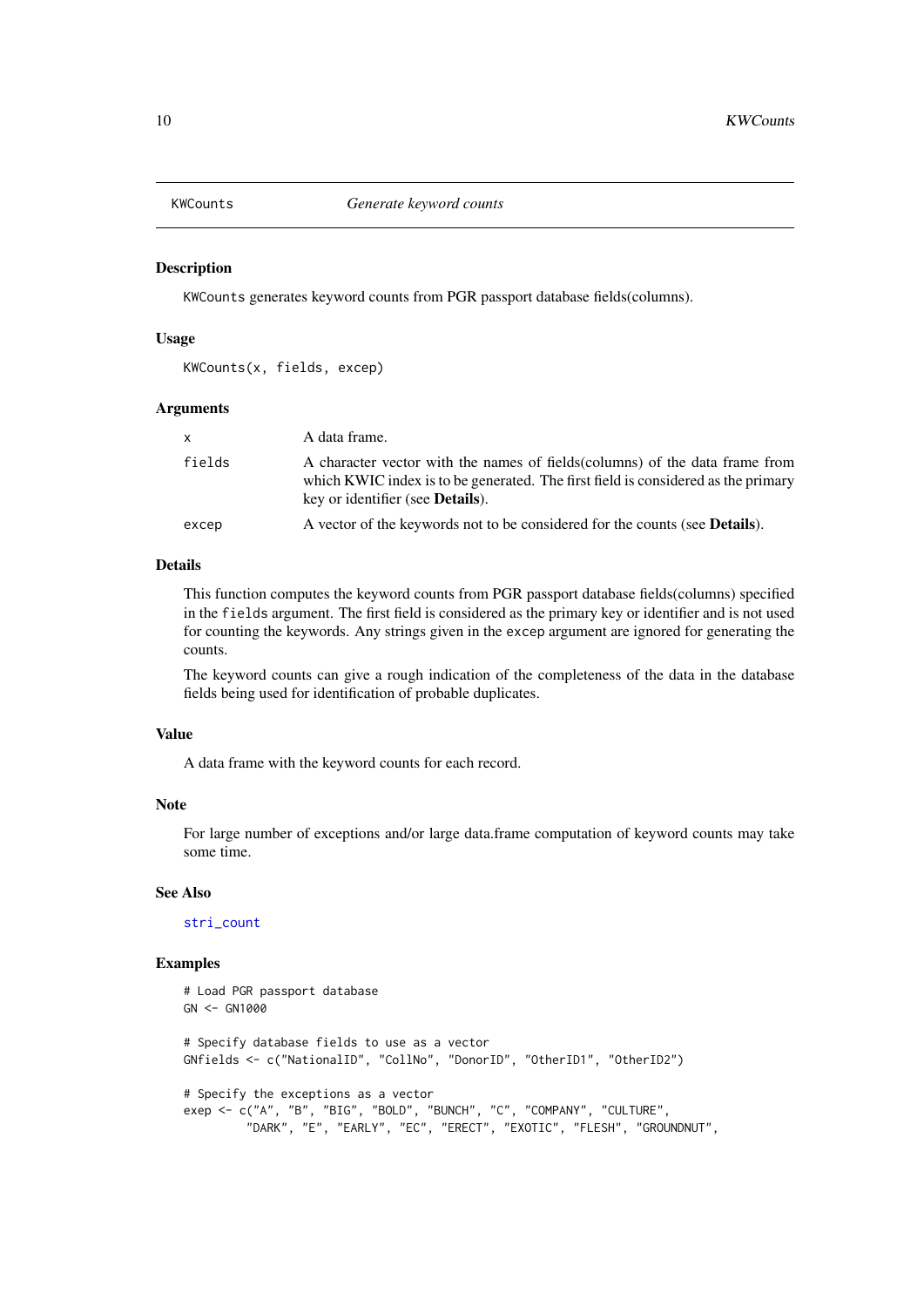#### <span id="page-10-0"></span> $KWIC$  11

```
"GUTHUKAI", "IMPROVED", "K", "KUTHUKADAL", "KUTHUKAI", "LARGE",
         "LIGHT", "LOCAL", "OF", "OVERO", "P", "PEANUT", "PURPLE", "R",
         "RED", "RUNNER", "S1", "SAM", "SMALL", "SPANISH", "TAN", "TYPE",
         "U", "VALENCIA", "VIRGINIA", "WHITE")
# Compute the keyword counts
GNKWCouts <- KWCounts(GN, GNfields, exep)
# Plot the keyword counts
bp <- barplot(table(GNKWCouts$COUNT),
              xlab = "Word count", ylab = "Frequency", col = "#CD5555")text(bp, 0, table(GNKWCouts$COUNT),cex=1,pos=3)
```
<span id="page-10-1"></span>KWIC *Create a KWIC index*

#### Description

KWIC creates a Keyword in Context index from PGR passport database fields.

# Usage

 $KWIC(x, fields, min.freq = 10)$ 

#### Arguments

| X        | A data frame from which KWIC index is to be generated.                                                                                                                                                        |
|----------|---------------------------------------------------------------------------------------------------------------------------------------------------------------------------------------------------------------|
| fields   | A character vector with the names of fields (columns) of the data frame from<br>which KWIC index is to be generated. The first field is considered as the primary<br>key or identifier (see <b>Details</b> ). |
| min.freq | Frequency of keywords are not computed if below min. freq. Default is 10.                                                                                                                                     |

#### Details

The function generates a Keyword in Context index from a data frame of a PGR passport database based on the fields(columns) stated in the arguments, using [data.table](#page-0-0) package.

The first element of vector fields is considered as the primary key or identifier which uniquely identifies all rows in the data frame.

Cleaning of the data the input fields(columns) using the [DataClean](#page-3-1) function with appropriate arguments is suggested before running this function.

# Value

A list of class KWIC containing the following components:

| KWIC   | The KWIC index in the form of a data frame.                                                          |
|--------|------------------------------------------------------------------------------------------------------|
|        | KeywordFreq A data frame of the keywords detected with frequency greater than min. freq.             |
| Fields | A character vector with the names of the PGR database fields from which the keywords were extracted. |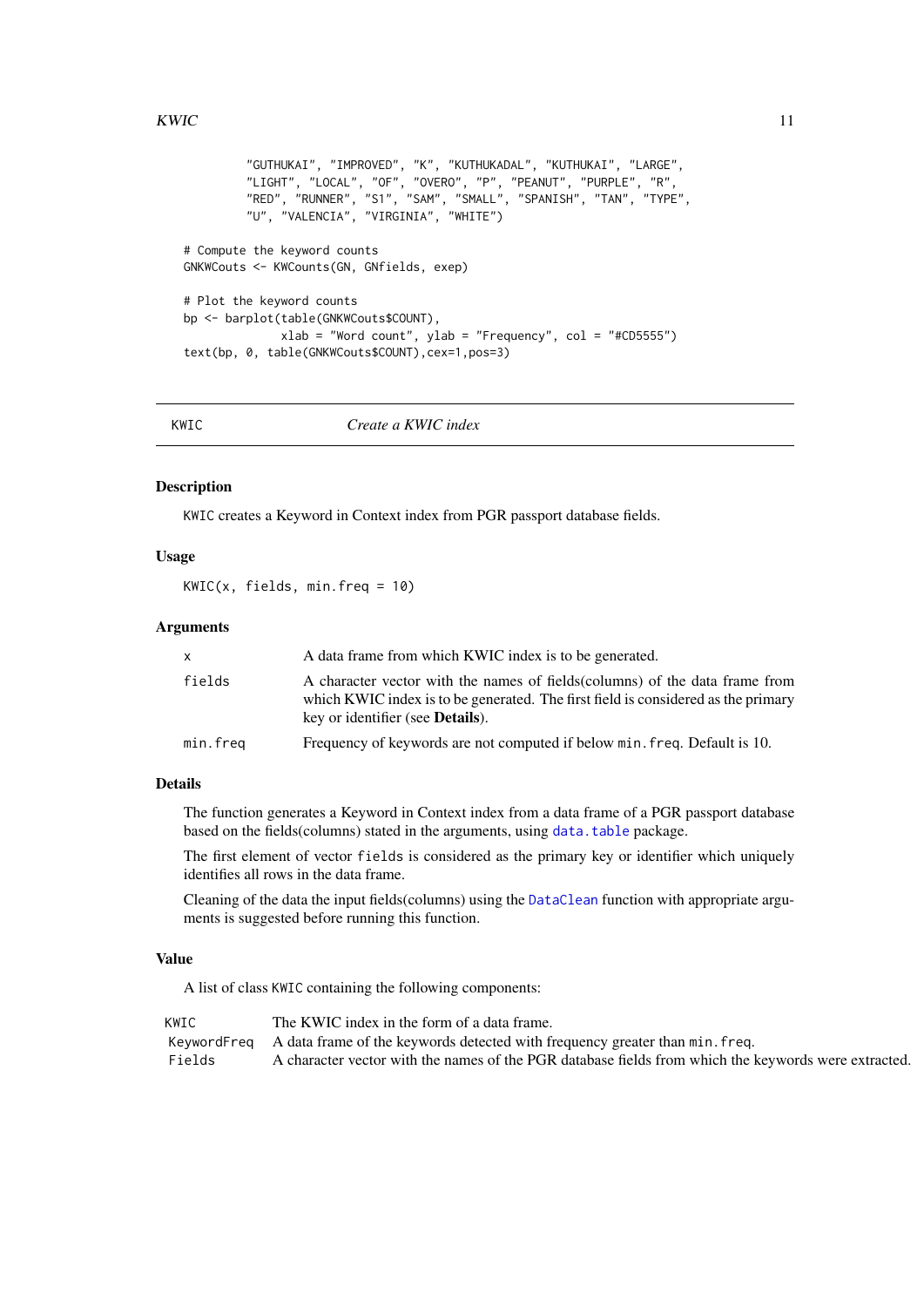#### References

Knüpffer, H. 1988. "The European Barley Database of the ECP/GR: An Introduction." *Die Kulturpflanze* 36 (1): 135-62. doi: [10.1007/BF01986957.](https://doi.org/10.1007/BF01986957)

Knüpffer, H., L. Frese, and M. W. M. Jongen. 1997. "Using Central Crop Databases: Searching for Duplicates and Gaps." In *Central Crop Databases: Tools for Plant Genetic Resources Management. Report of a Workshop, Budapest, Hungary, 13-16 October 1996*, edited by E. Lipman, M. W. M. Jongen, T. J. L. van Hintum, T. Gass, and L. Maggioni, 67-77. Rome, Italy and Wageningen, The Netherlands: International Plant Genetic Resources Institute and Centre for Genetic Resources.

# See Also

[data.table](#page-0-0), [print.KWIC](#page-16-1)

# Examples

```
# Load PGR passport database
GN <- GN1000
# Specify as a vector the database fields to be used
GNfields <- c("NationalID", "CollNo", "DonorID", "OtherID1", "OtherID2")
# Clean the data
GN[GNfields] <- lapply(GN[GNfields], function(x) DataClean(x))
## Not run:
# Generate KWIC index
GNKWIC <- KWIC(GN, GNfields)
GNKWIC
# Retrieve the KWIC index from the KWIC object
KWIC <- GNKWIC[[1]]
# Retrieve the keyword frequencies from the KWIC object
KeywordFreq <- GNKWIC[[2]]
# Show error in case of duplicates and NULL values
# in the primary key/ID field "NationalID"
GN[1001:1005, ] \leftarrow GN[1:5, ]GN[1001,3] <- ""
GNKWIC <- KWIC(GN, GNfields)
## End(Not run)
```
<span id="page-11-1"></span>MergeKW *Merge keyword strings*

#### Description

These functions merge keyword strings separated by delimiters such as space, period or dash in a character vector into single keyword strings.

<span id="page-11-0"></span>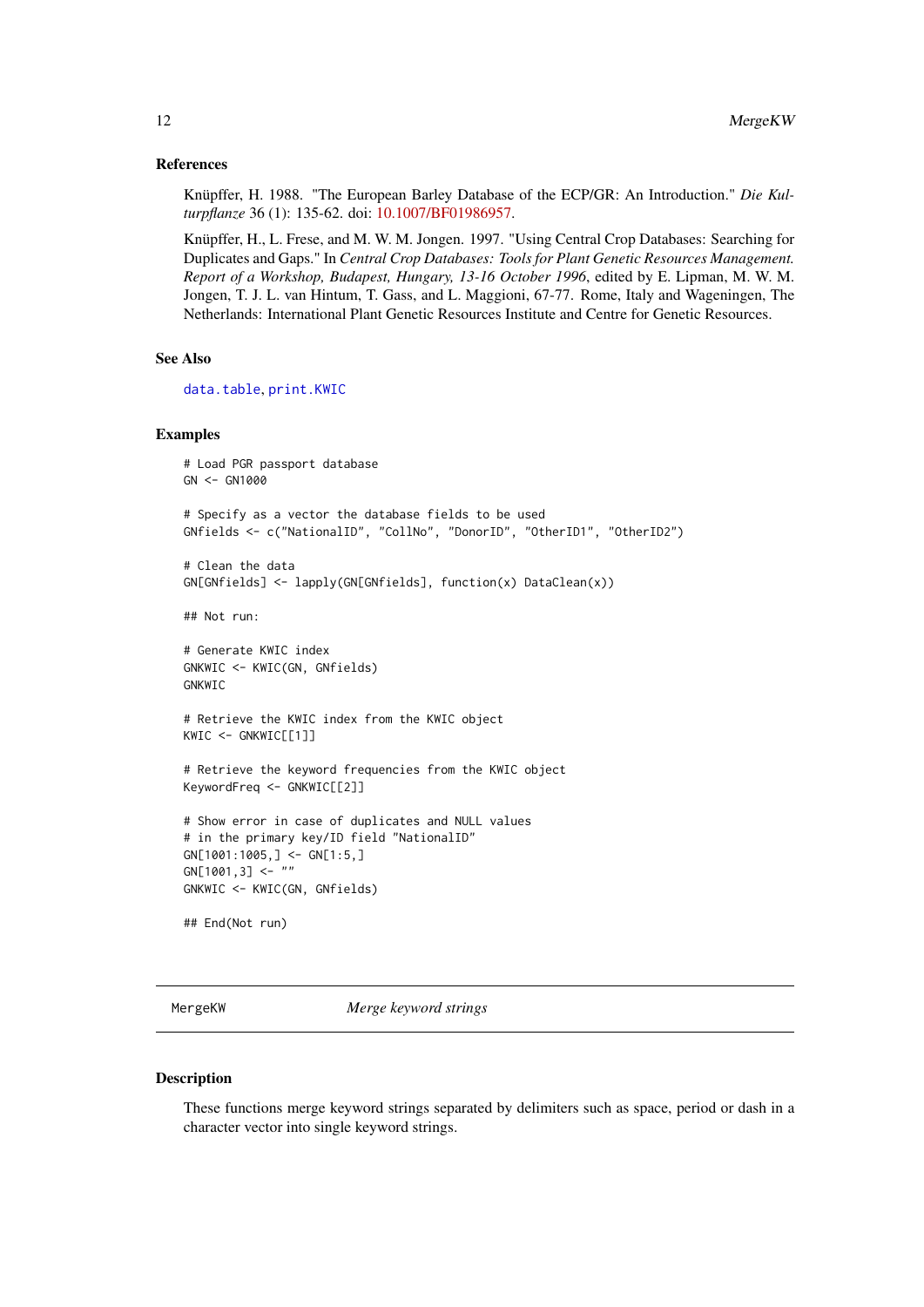#### <span id="page-12-0"></span>MergeKW 13

#### Usage

```
MergeKW(x, y, delim = c("space", "dash", "period"))
MergePrefix(x, y, delim = c("space", "dash", "period"))
MergeSuffix(x, y, delim = c("space", "dash", "period"))
```
#### Arguments

| X     | A character vector. If not, coerced to character by as character.                                                                                                                                                                                                                               |
|-------|-------------------------------------------------------------------------------------------------------------------------------------------------------------------------------------------------------------------------------------------------------------------------------------------------|
| y     | A list of character vectors with pairs of strings that are to be merged (for MergeKW)<br>or a character vector of strings which are to be merged to succeeding string (for<br>MergePrefix) or the preceding string (for MergeSuffix). If not of type charac-<br>ter, coerced by as . character. |
| delim | Delimiting characters to be removed between keywords.                                                                                                                                                                                                                                           |

# Details

These functions aid in standardization of relevant data fields(columns) in PGR passport data for creation of a KWIC index with [KWIC](#page-10-1) function and subsequent identification of probable duplicate accessions by the [ProbDup](#page-17-1) function.

It is recommended to run this function before using the [DataClean](#page-3-1) function on the relevant data fields(columns) of PGR passport databases.

MergeKW merges together pairs of strings specified as a list in argument y wherever they exist in a character vector. The second string in the pair is merged even when it is followed by a number.

MergePrefix merges prefix strings specified as a character vector in argument y to the succeeding root word, wherever they exist in a character vector.

MergeSuffix merges suffix strings specified as a character vector in argument y to the preceding root word, wherever they exist in a character vector. The suffix strings which are followed by numbers are also merged.

#### Value

A character vector of the same length as x with the required keyword strings merged.

# See Also

[DataClean](#page-3-1), [KWIC](#page-10-1), [ProbDup](#page-17-1)

```
names <- c("Punjab Bold", "Gujarat- Dwarf", "Nagpur.local", "SAM COL 144",
           "SAM COL--280", "NIZAMABAD-LOCAL", "Dark Green Mutant",
           "Dixie-Giant", "Georgia- Bunch", "Uganda-erect", "Small Japan",
           "Castle Cary", "Punjab erect", "Improved small japan",
           "Dark Purple")
# Merge pairs of strings
y1 <- list(c("Gujarat", "Dwarf"), c("Castle", "Cary"), c("Small", "Japan"),
           c("Big", "Japan"), c("Mani", "Blanco"), c("Uganda", "Erect"),
           c("Mota", "Company"))
names <- MergeKW(names, y1, delim = c("space", "dash", "period"))
```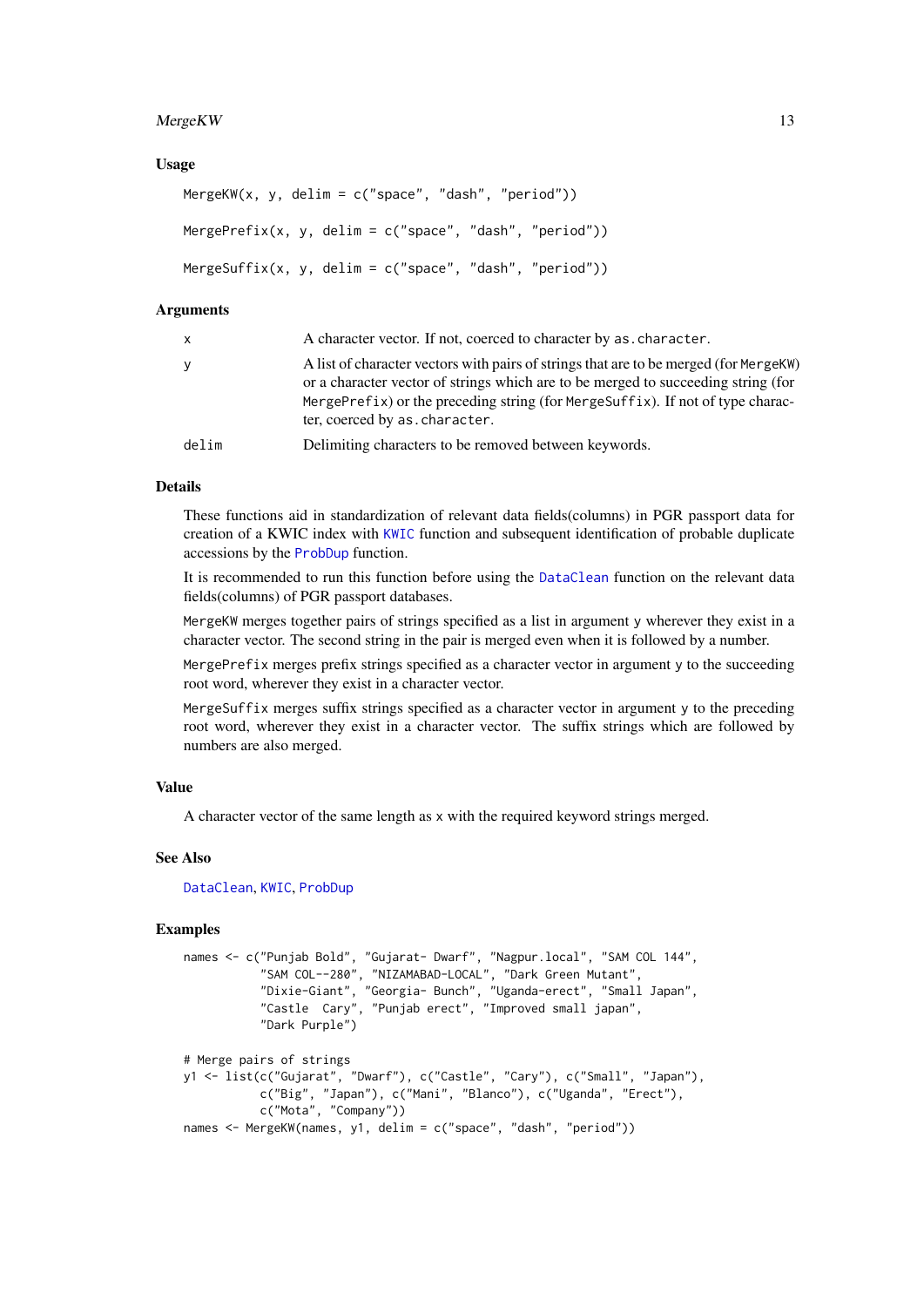```
# Merge prefix strings
y2 <- c("Light", "Small", "Improved", "Punjab", "SAM")
names <- MergePrefix(names, y2, delim = c("space", "dash", "period"))
# Merge suffix strings
y3 <- c("Local", "Bold", "Cary", "Mutant", "Runner", "Giant", "No.",
        "Bunch", "Peanut")
names <- MergeSuffix(names, y3, delim = c("space", "dash", "period"))
```
<span id="page-13-1"></span>MergeProbDup *Merge two objects of class* ProbDup

## Description

MergeProbDup merges two objects of class ProbDup into a single one.

#### Usage

MergeProbDup(pdup1, pdup2)

#### Arguments

| pdup1 | An object of class ProbDup. |
|-------|-----------------------------|
| pdup2 | An object of class ProbDup. |

#### Value

An object of class ProbDup with the merged list of fuzzy, phonetic and semantic probable duplicate sets.

#### See Also

[ProbDup](#page-17-1), [SplitProbDup](#page-28-1)

```
## Not run:
#' # Load PGR passport database
GN <- GN1000
# Specify as a vector the database fields to be used
GNfields <- c("NationalID", "CollNo", "DonorID", "OtherID1", "OtherID2")
# Clean the data
GN[GNfields] <- lapply(GN[GNfields], function(x) DataClean(x))
y1 <- list(c("Gujarat", "Dwarf"), c("Castle", "Cary"), c("Small", "Japan"),
c("Big", "Japan"), c("Mani", "Blanco"), c("Uganda", "Erect"),
c("Mota", "Company"))
y2 <- c("Dark", "Light", "Small", "Improved", "Punjab", "SAM")
y3 <- c("Local", "Bold", "Cary", "Mutant", "Runner", "Giant", "No.",
        "Bunch", "Peanut")
GN[GNfields] <- lapply(GN[GNfields], function(x) MergeKW(x, y1, delim = c("space", "dash")))
GN[GNfields] <- lapply(GN[GNfields], function(x) MergePrefix(x, y2, delim = c("space", "dash")))
```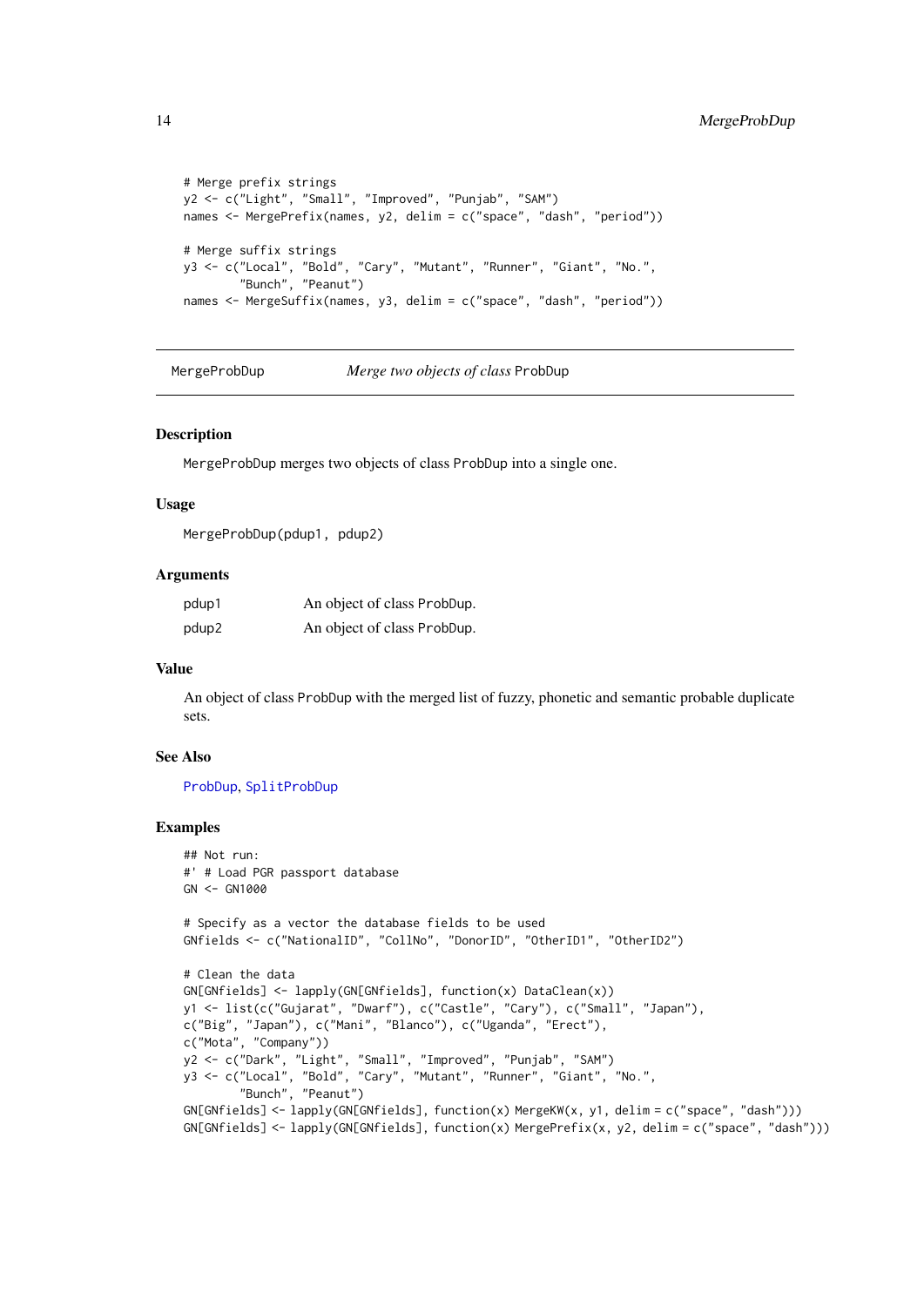#### <span id="page-14-0"></span>ParseProbDup 15

```
GN[GNfields] <- lapply(GN[GNfields], function(x) MergeSuffix(x, y3, delim = c("space", "dash")))
# Generate KWIC index
GNKWIC <- KWIC(GN, GNfields)
# Specify the exceptions as a vector
exep <- c("A", "B", "BIG", "BOLD", "BUNCH", "C", "COMPANY", "CULTURE",
         "DARK", "E", "EARLY", "EC", "ERECT", "EXOTIC", "FLESH", "GROUNDNUT",
         "GUTHUKAI", "IMPROVED", "K", "KUTHUKADAL", "KUTHUKAI", "LARGE",
         "LIGHT", "LOCAL", "OF", "OVERO", "P", "PEANUT", "PURPLE", "R",
         "RED", "RUNNER", "S1", "SAM", "SMALL", "SPANISH", "TAN", "TYPE",
         "U", "VALENCIA", "VIRGINIA", "WHITE")
# Specify the synsets as a list
syn <- list(c("CHANDRA", "AH114"), c("TG1", "VIKRAM"))
# Fetch probable duplicate sets
GNdup <- ProbDup(kwic1 = GNKWIC, method = "a", excep = exep, fuzzy = TRUE,
                 phonetic = TRUE, encoding = "primary",
                 semantic = TRUE, syn = syn)
# Split the probable duplicate sets
GNdupSplit <- SplitProbDup(GNdup, splitat = c(10, 10, 10))
# Merge the split sets
GNdupMerged <- MergeProbDup(GNdupSplit[[1]], GNdupSplit[[3]])
## End(Not run)
```

| ParseProbDup | Parse an object of class ProbDup to a data frame. |  |
|--------------|---------------------------------------------------|--|
|--------------|---------------------------------------------------|--|

#### Description

ParseProbDup converts an object of class ProbDup to a data frame for export.

### Usage

```
ParseProbDup(pdup, max.count = 30, insert.blanks = TRUE)
```
#### Arguments

| pdup          | An object of class ProbDup.                                                             |
|---------------|-----------------------------------------------------------------------------------------|
| max.count     | The maximum count of probable duplicate sets which are to be parsed to a data<br>frame. |
| insert.blanks | logical. If TRUE, inserts a row of NAs after each set.                                  |

#### Value

A data frame of the long/narrow form of the probable duplicate sets data with the following core columns: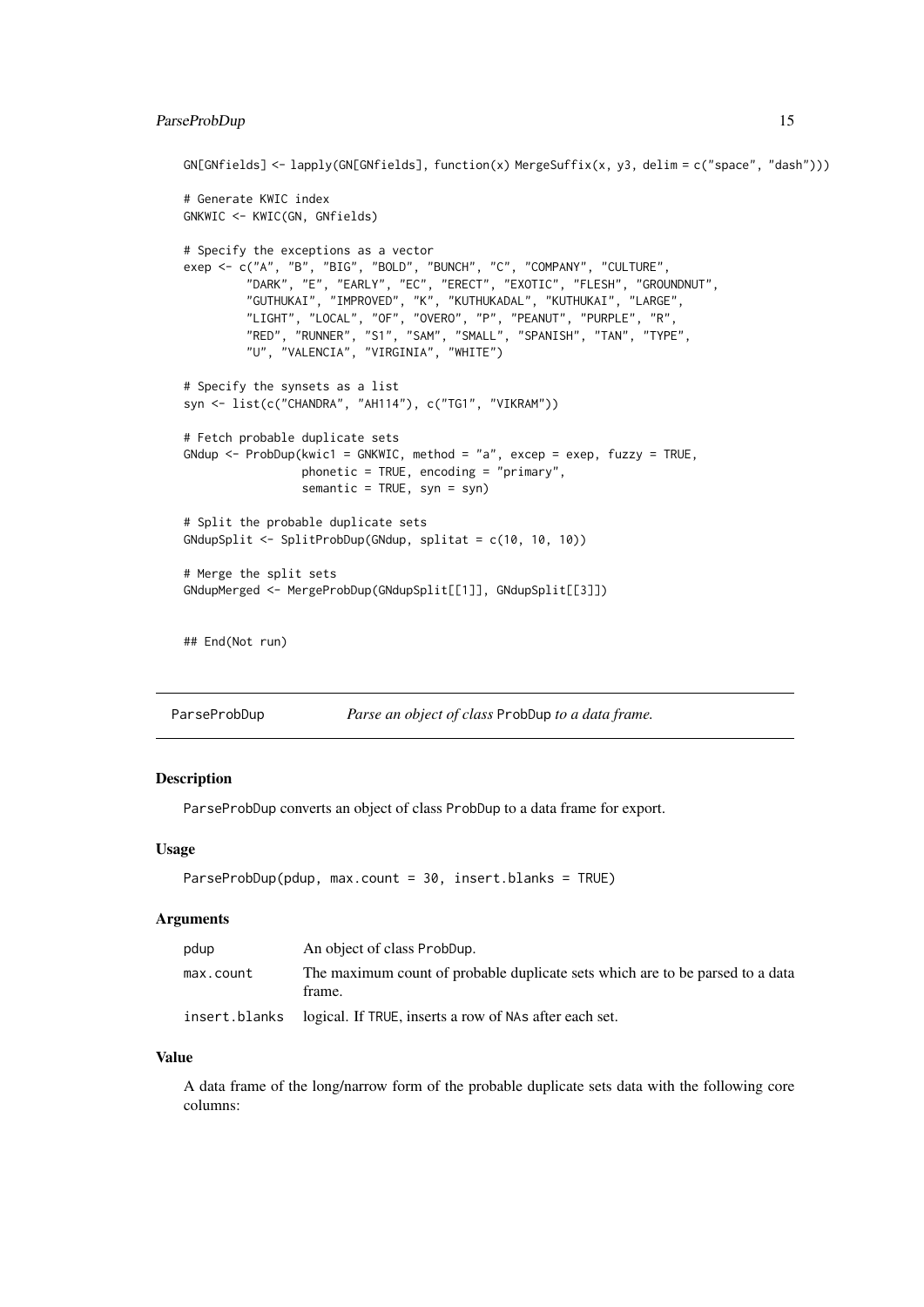<span id="page-15-0"></span>16 ParseProbDup

| SET_NO<br>TYPE | The set number.<br>The type of probable duplicate set. 'F' for fuzzy, 'P' for phonetic and 'S' for semantic matching sets. |
|----------------|----------------------------------------------------------------------------------------------------------------------------|
| K              | The KWIC index or database of origin of the record. The method is specified within the square brackets in the              |
| PRIM_ID        | The primary ID of the accession record from which the set could be identified.                                             |
| IDKW           | The 'matching' keywords along with the IDs.                                                                                |
| COUNT          | The number of elements in a set.                                                                                           |
|                |                                                                                                                            |

For the retrieved columns(fields) the prefix  $K*$  indicates the KWIC index of origin.

# See Also

[ProbDup](#page-17-1),

#### Examples

## Not run: #' # Load PGR passport database GN <- GN1000 # Specify as a vector the database fields to be used GNfields <- c("NationalID", "CollNo", "DonorID", "OtherID1", "OtherID2") # Clean the data GN[GNfields] <- lapply(GN[GNfields], function(x) DataClean(x)) y1 <- list(c("Gujarat", "Dwarf"), c("Castle", "Cary"), c("Small", "Japan"), c("Big", "Japan"), c("Mani", "Blanco"), c("Uganda", "Erect"), c("Mota", "Company")) y2 <- c("Dark", "Light", "Small", "Improved", "Punjab", "SAM") y3 <- c("Local", "Bold", "Cary", "Mutant", "Runner", "Giant", "No.", "Bunch", "Peanut") GN[GNfields] <- lapply(GN[GNfields], function(x) MergeKW(x, y1, delim = c("space", "dash"))) GN[GNfields] <- lapply(GN[GNfields], function(x) MergePrefix(x, y2, delim = c("space", "dash"))) GN[GNfields] <- lapply(GN[GNfields], function(x) MergeSuffix(x, y3, delim = c("space", "dash"))) # Generate KWIC index GNKWIC <- KWIC(GN, GNfields) # Specify the exceptions as a vector exep <- c("A", "B", "BIG", "BOLD", "BUNCH", "C", "COMPANY", "CULTURE", "DARK", "E", "EARLY", "EC", "ERECT", "EXOTIC", "FLESH", "GROUNDNUT", "GUTHUKAI", "IMPROVED", "K", "KUTHUKADAL", "KUTHUKAI", "LARGE", "LIGHT", "LOCAL", "OF", "OVERO", "P", "PEANUT", "PURPLE", "R", "RED", "RUNNER", "S1", "SAM", "SMALL", "SPANISH", "TAN", "TYPE", "U", "VALENCIA", "VIRGINIA", "WHITE") # Specify the synsets as a list syn <- list(c("CHANDRA", "AH114"), c("TG1", "VIKRAM")) # Fetch probable duplicate sets GNdup  $\leq$ - ProbDup(kwic1 = GNKWIC, method = "a", excep = exep, fuzzy = TRUE, phonetic = TRUE, encoding = "primary", semantic =  $TRUE$ , syn = syn) # Convert to data frame of sets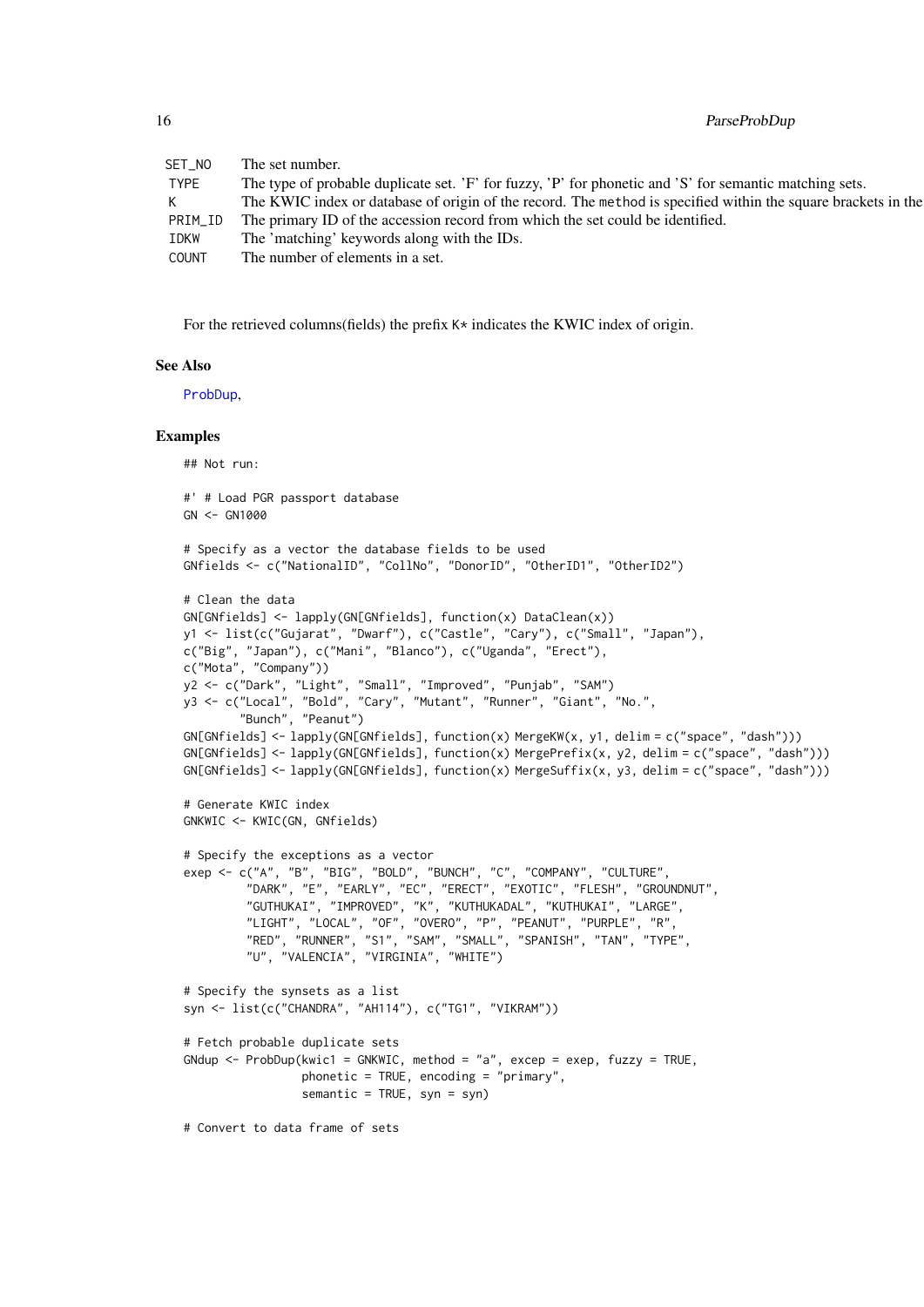#### <span id="page-16-0"></span>print.KWIC 17

```
GNdupParsed <- ParseProbDup(GNdup)
```
## End(Not run)

<span id="page-16-1"></span>print.KWIC *Prints summary of* KWIC *object.*

#### Description

print.KWIC prints to console the summary of an object of class KWIC including the database fields(columns) used, the total number of keywords and the number of distinct keywords in the index.

#### Usage

## S3 method for class 'KWIC'  $print(x, \ldots)$ 

# Arguments

x An object of class KWIC. ... Unused

# See Also

[KWIC](#page-10-1)

<span id="page-16-2"></span>print.ProbDup *Prints summary of* ProbDup *object.*

# Description

print.ProbDup prints to console the summary of an object of class ProbDup including the method used ("a", "b" or "c"), the database fields(columns) considered, the number of probable duplicate sets of each kind along with the corresponding number of records.

#### Usage

```
## S3 method for class 'ProbDup'
print(x, \ldots)
```
#### Arguments

| $\boldsymbol{\mathsf{x}}$ | An object of class ProbDup. |
|---------------------------|-----------------------------|
| $\cdots$                  | Unused                      |

# See Also

[ProbDup](#page-17-1)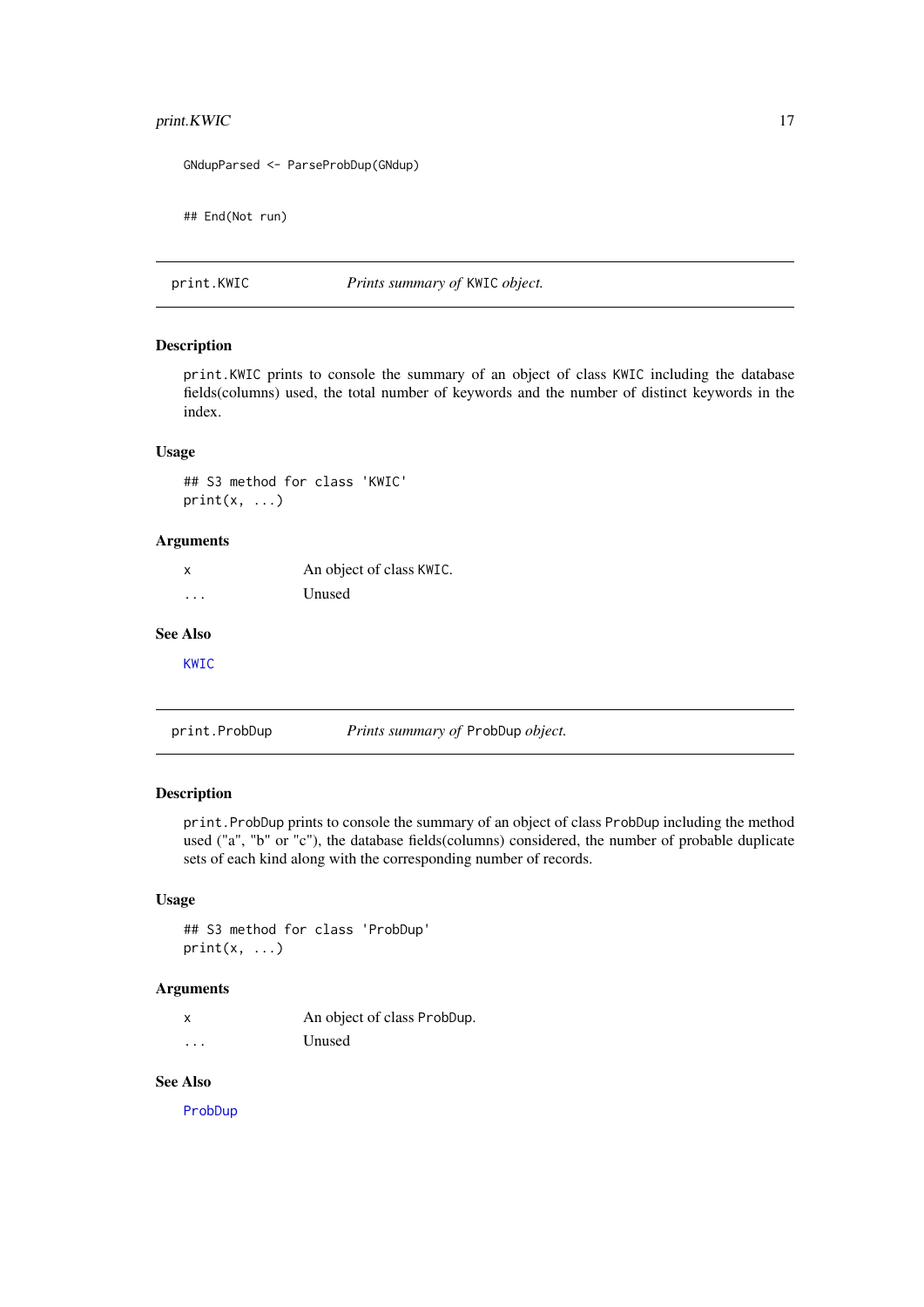#### <span id="page-17-1"></span><span id="page-17-0"></span>Description

ProbDup identifies probable duplicates of germplasm accessions in KWIC indexes created from PGR passport databases using fuzzy, phonetic and semantic matching strategies.

# Usage

```
ProbDup(
  kwic1,
  kwic2 = NULL,
 method = c("a", "b", "c"),excep = NULL,
  chunksize = 1000,useBytes = TRUE,
  fuzzy = TRUE,max.dist = 3,
  force.exact = TRUE,
  max.alpha = 4,max.digit = Inf,
  phonetic = TRUE,
  encoding = c("primary", "alternate"),
  phon.min.alpha = 5,
  min.enc = 3,
  semantic = FALSE,
  syn = NULL)
```
#### Arguments

| kwic1       | An object of class KWIC.                                                                                                                                                                       |
|-------------|------------------------------------------------------------------------------------------------------------------------------------------------------------------------------------------------|
| kwic2       | An object of class KWIC. Required for method "b" and "c" only (see <b>Details</b> ).                                                                                                           |
| method      | The method to be followed for identification of probable duplicates. Either "a",<br>"b" or " $c$ ". (see <b>Details</b> ).                                                                     |
| excep       | A vector of the keywords in KWIC not to be used for probable duplicate search<br>(see <b>Details</b> ).                                                                                        |
| chunksize   | A value indicating the size of KWIC index keyword block to be used for search-<br>ing for matches at a time in case of large number of keywords (see Note).                                    |
| useBytes    | logical. If TRUE, performs byte-wise comparison instead of character-wise com-<br>parison (see <b>Note</b> ).                                                                                  |
| fuzzy       | logical. If TRUE identifies probable duplicates based on fuzzy matching.                                                                                                                       |
| max.dist    | The maximum levenshtein distance between keyword strings allowed for a match.<br>Default is 3 (see Details).                                                                                   |
| force.exact | logical. If TRUE, enforces exact matching instead of fuzzy matching for key-<br>word strings which match the criteria specified in arguments max.alpha and<br>max.digit (see <b>Details</b> ). |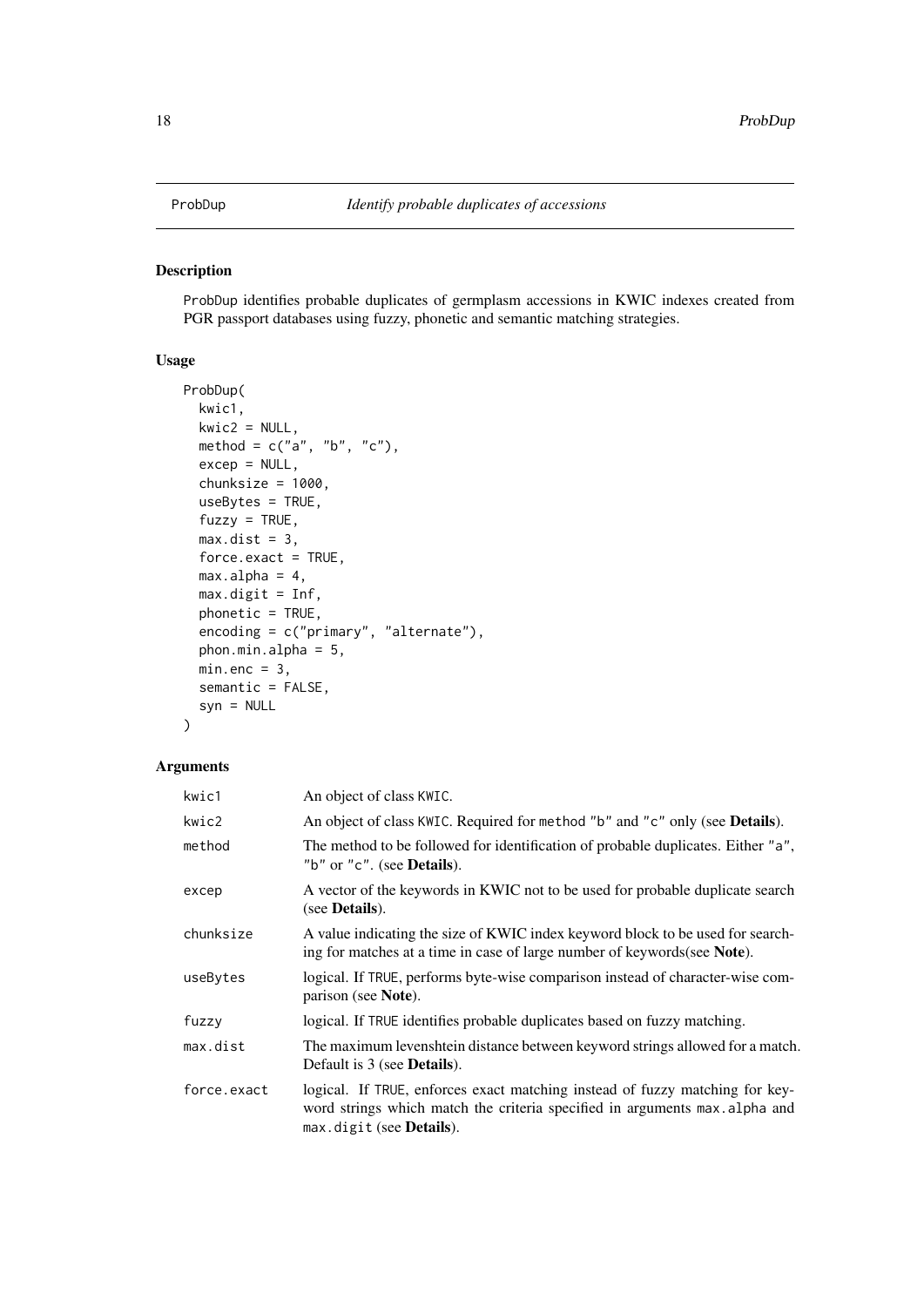#### <span id="page-18-0"></span>ProbDup 2008 and 2009 and 2009 and 2009 and 2009 and 2009 and 2009 and 2009 and 2009 and 2009 and 2009 and 200

| max.alpha      | Maximum number of alphabet characters present in a keyword string up to<br>which exact matching is enforced rather than fuzzy matching. Default is 4 (see<br>Details).    |
|----------------|---------------------------------------------------------------------------------------------------------------------------------------------------------------------------|
| max.digit      | Maximum number of numeric characters present in a keyword string up to which<br>exact matching is enforced rather than fuzzy matching. Default is Inf (see De-<br>tails). |
| phonetic       | logical. If TRUE identifies probable duplicates based on phonetic matching.                                                                                               |
| encoding       | Double metaphone encoding for phonetic matching. The default is "primary"<br>(see <b>Details</b> ).                                                                       |
| phon.min.alpha | Minimum number of alphabet characters to be present in a keyword string for<br>phonetic matching (see <b>Details</b> ).                                                   |
| min.enc        | Minimum number of characters to be be present in double metaphone encoding<br>of a keyword string for phonetic matching (see Details).                                    |
| semantic       | logical. If TRUE identifies probable duplicates based on semantic matching.                                                                                               |
| syn            | A list with character vectors of synsets (see <b>Details</b> ).                                                                                                           |

# Details

This function performs fuzzy, phonetic and semantic matching of keywords in KWIC indexes of PGR passport databases (created using [KWIC](#page-10-1) function) to identify probable duplicates of germplasm accessions. The function can execute matching according to either of the following three methods as specified by the method argument.

- Method a: Perform string matching of keywords in a single KWIC index to identify probable duplicates of accessions in a single PGR passport database.
- Method b: Perform string matching of keywords in the first KWIC index (query) with that of the keywords in the second index (source) to identify probable duplicates of accessions of the first PGR passport database among the accessions in the second database.
- Method c: Perform string matching of keywords in two different KWIC indexes jointly to identify probable duplicates of accessions from among two PGR passport databases.

Fuzzy matching or approximate string matching of keywords is carried out by computing the generalized levenshtein (edit) distance between them. This distance measure counts the number of deletions, insertions and substitutions necessary to turn one string to the another. A distance of up to max.dist are considered for a match.

Exact matching will be enforced when the argument force.exact is TRUE. It can be used to avoid fuzzy matching when the number of alphabet characters in keywords is lesser than a critical value (max.alpha). Similarly, the value of max.digit can also be set according to the requirements. The default value of Inf avoids fuzzy matching and enforces exact matching for all keywords having any numerical characters. If max.digit and max.alpha are both set to Inf, exact matching will be enforced for all the keywords.

When exact matching is enforced, for keywords having both alphabet and numeric characters and with the number of alphabet characters greater than  $max$ . digit, matching will be carried out separately for alphabet and numeric characters present.

Phonetic matching of keywords is carried out using the Double Metaphone phonetic algorithm ([DoubleMetaphone](#page-7-1)) to identify keywords that have the similar pronunciation. Either the primary or alternate encodings can be used by specifying the encoding argument. The argument phon.min.alpha sets the limits for the number of alphabet characters to be present in a string for executing phonetic matching. Similarly min.enc sets the limits for the number of characters to be present in the encoding of a keyword for phonetic matching.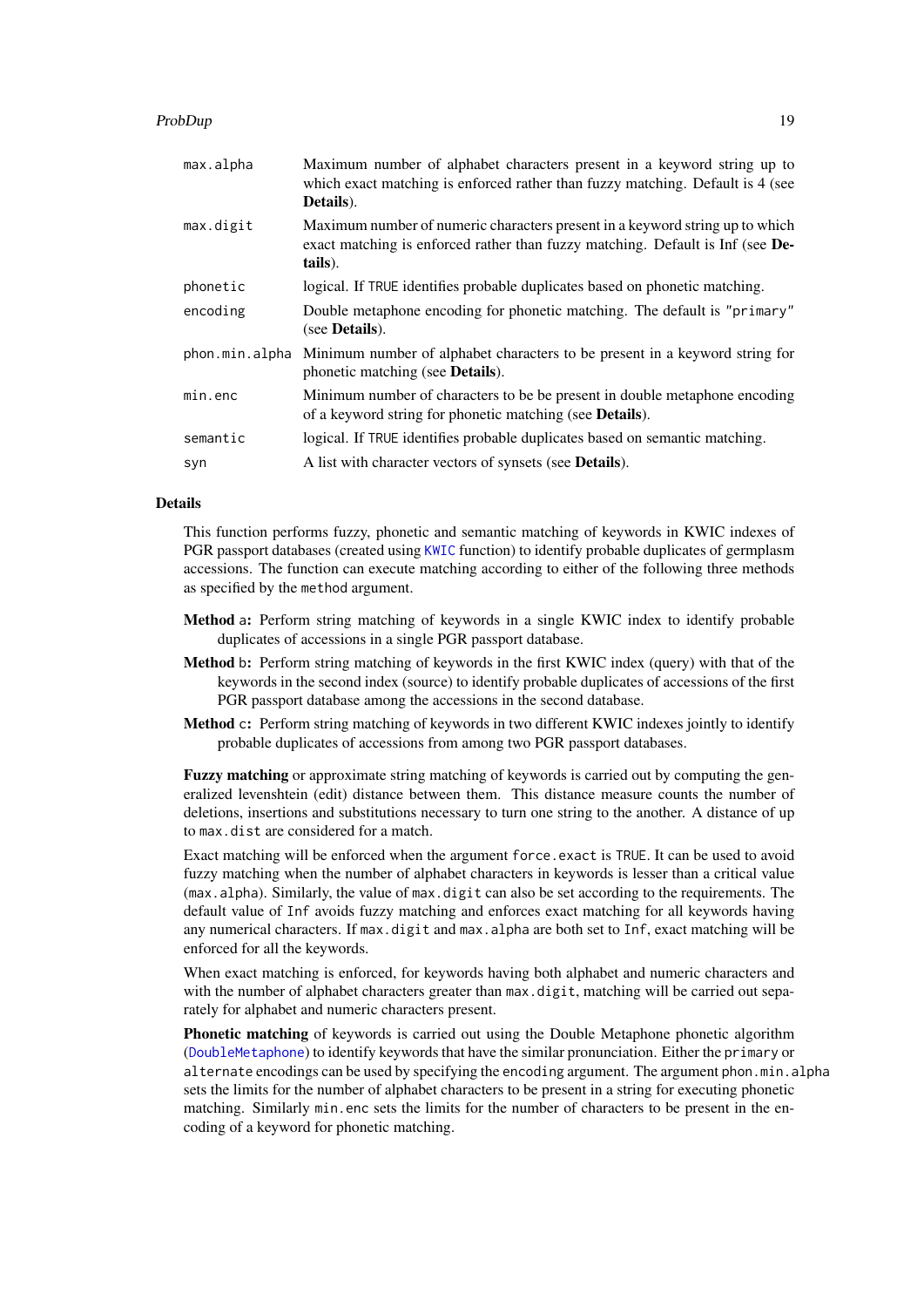<span id="page-19-0"></span>Semantic matching matches keywords based on a list of accession name synonyms supplied as list with character vectors of synonym sets (synsets) to the syn argument. Synonyms in this context refers to interchangeable identifiers or names by which an accession is recognized. Multiple keywords specified as members of the same synset in syn are merged together. To facilitate accurate identification of synonyms from the KWIC index, identical data standardization operations using the [MergeKW](#page-11-1) and [DataClean](#page-3-1) functions for both the original database fields and the synset list are recommended.

The probable duplicate sets identified initially here may be intersecting with other sets. To get the disjoint sets after the union of all the intersecting sets use the [DisProbDup](#page-5-1) function.

The function [AddProbDup](#page-2-1) can be used to add the information associated with the identified sets in an object of class ProbDup as fields(columns) to the original PGR passport database.

All of the string matching operations here are executed through the [stringdist-package](#page-0-0) functions.

# Value

A list of class ProbDup containing the following data frames of probable duplicate sets identified along with the corresponding keywords and set counts:

- 1. FuzzyDuplicates
- 2. PhoneticDuplicates
- 3. SemanticDuplicates

Each data frame has the following columns:

SET\_NO The set number.

TYPE The type of probable duplicate set. 'F' for fuzzy, 'P' for phonetic and 'S' for semantic matching sets. ID The primary IDs of records of accessions comprising a set.

- ID:KW The 'matching' keywords along with the IDs.
- COUNT The number of elements in a set.

The prefix  $[K*]$  indicates the KWIC index of origin of the KEYWORD or PRIM ID.

#### Note

As the number of keywords in the KWIC indexes increases, the memory consumption by the function also increases. For string matching, this function relies upon creation of a  $n*m$  matrix of all possible keyword pairs for comparison, where n and  $m$  are the number of keywords in the query and source indexes respectively. This can lead to cannot allocate vector of size errors in case very large KWIC indexes where the comparison matrix is too large to reside in memory. In such a case, try to adjust the chunksize argument to get the appropriate size of the KWIC index keyword block to be used for searching for matches at a time. However a smaller chunksize may lead to longer computation time due to the memory-time trade-off.

The progress of matching is displayed in the console as number of blocks completed out of total (e.g. 6 / 30), the percentage of achievement (e.g. 30%) and a text-based progress bar.

In case of multi-byte characters in keywords, the matching speed is further dependent upon the useBytes argument as described in Encoding issues for the [stringdist](#page-0-0) function, which is made use of here for string matching.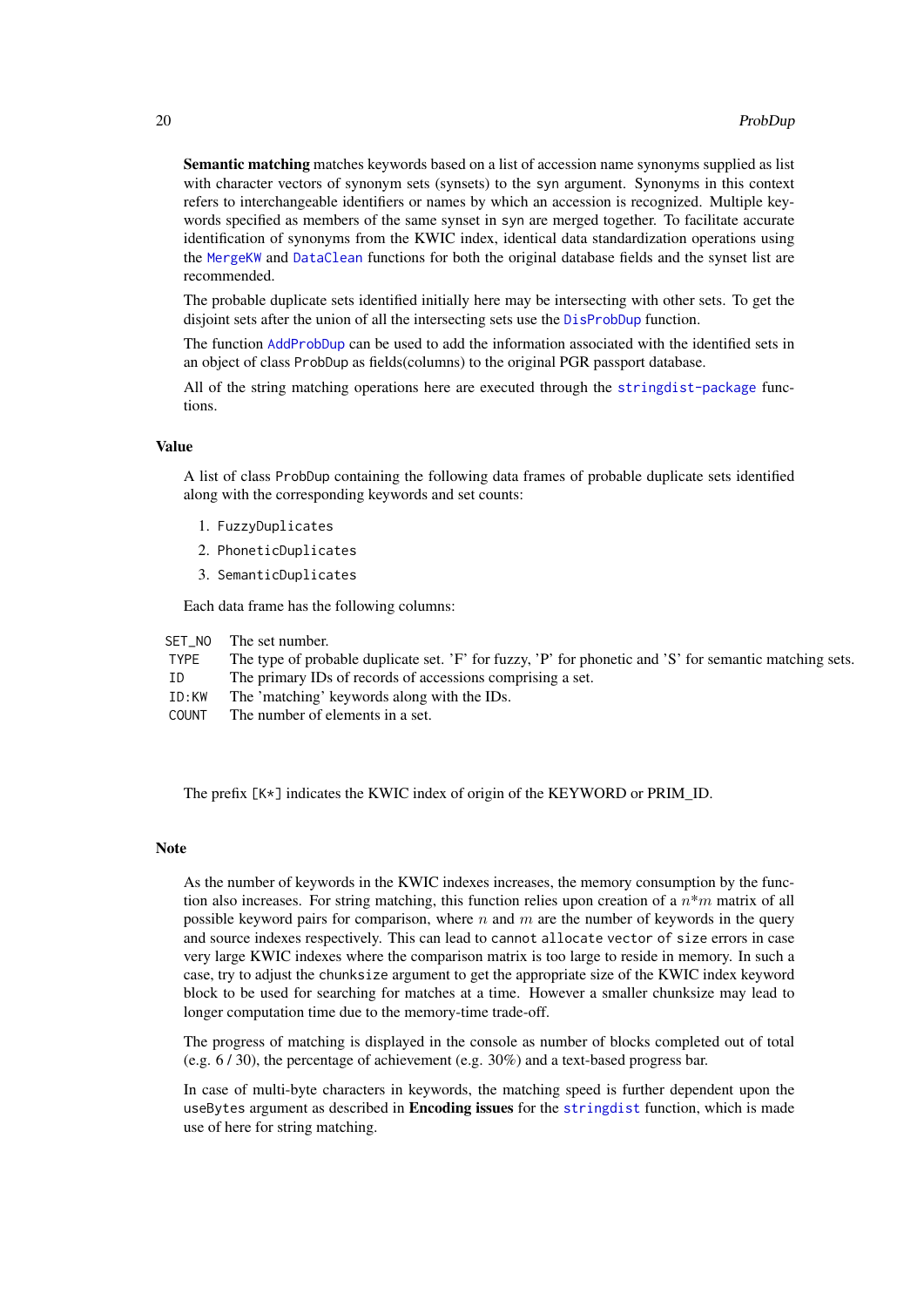#### <span id="page-20-0"></span>ProbDup 21

#### References

van der Loo, M. P. J. 2014. "The Stringdist Package for Approximate String Matching." *R Journal* 6 (1):111-22. <https://journal.r-project.org/archive/2014/RJ-2014-011/index.html>.

# See Also

[KWIC](#page-10-1), [DoubleMetaphone](#page-7-1) [stringdistmatrix](#page-0-0), [adist](#page-0-0), print. ProbDup

# Examples

## Not run:

```
# Method "a"
#===========
# Load PGR passport database
GN <- GN1000
# Specify as a vector the database fields to be used
GNfields <- c("NationalID", "CollNo", "DonorID", "OtherID1", "OtherID2")
# Clean the data
GN[GNfields] <- lapply(GN[GNfields], function(x) DataClean(x))
y1 <- list(c("Gujarat", "Dwarf"), c("Castle", "Cary"), c("Small", "Japan"),
c("Big", "Japan"), c("Mani", "Blanco"), c("Uganda", "Erect"),
c("Mota", "Company"))
y2 <- c("Dark", "Light", "Small", "Improved", "Punjab", "SAM")
y3 <- c("Local", "Bold", "Cary", "Mutant", "Runner", "Giant", "No.",
        "Bunch", "Peanut")
GN[GNfields] <- lapply(GN[GNfields], function(x) MergeKW(x, y1, delim = c("space", "dash")))
GN[GNfields] <- lapply(GN[GNfields], function(x) MergePrefix(x, y2, delim = c("space", "dash")))
GN[GNfields] <- lapply(GN[GNfields], function(x) MergeSuffix(x, y3, delim = c("space", "dash")))
# Generate KWIC index
GNKWIC <- KWIC(GN, GNfields)
# Specify the exceptions as a vector
exep <- c("A", "B", "BIG", "BOLD", "BUNCH", "C", "COMPANY", "CULTURE",
         "DARK", "E", "EARLY", "EC", "ERECT", "EXOTIC", "FLESH", "GROUNDNUT",
         "GUTHUKAI", "IMPROVED", "K", "KUTHUKADAL", "KUTHUKAI", "LARGE",
         "LIGHT", "LOCAL", "OF", "OVERO", "P", "PEANUT", "PURPLE", "R",
         "RED", "RUNNER", "S1", "SAM", "SMALL", "SPANISH", "TAN", "TYPE",
         "U", "VALENCIA", "VIRGINIA", "WHITE")
# Specify the synsets as a list
syn <- list(c("CHANDRA", "AH114"), c("TG1", "VIKRAM"))
# Fetch probable duplicate sets
GNdup <- ProbDup(kwic1 = GNKWIC, method = "a", excep = exep, fuzzy = TRUE,
                 phonetic = TRUE, encoding = "primary",
                 semantic = TRUE, syn = syn)
GNdup
# Method "b and c"
#=================
```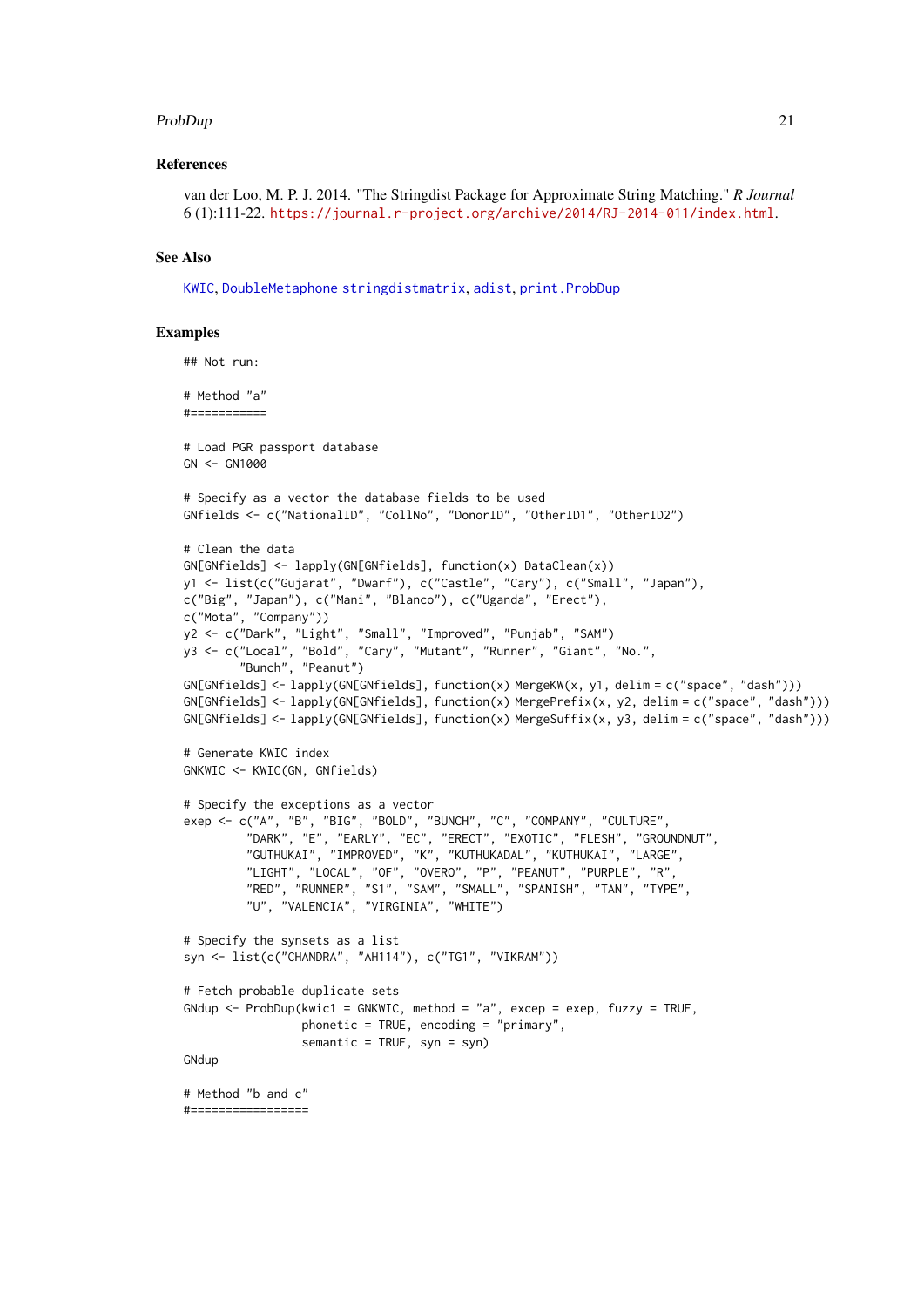```
# Load PGR passport databases
GN1 <- GN1000[!grepl("^ICG", GN1000$DonorID), ]
GN1$DonorID <- NULL
GN2 <- GN1000[grepl("^ICG", GN1000$DonorID), ]
GN2 <- GN2[!grepl("S", GN2$DonorID), ]
GN2$NationalID <- NULL
# Specify as a vector the database fields to be used
GN1fields <- c("NationalID", "CollNo", "OtherID1", "OtherID2")
GN2fields <- c("DonorID", "CollNo", "OtherID1", "OtherID2")
# Clean the data
GN1[GN1fields] <- lapply(GN1[GN1fields], function(x) DataClean(x))
GN2[GN2fields] <- lapply(GN2[GN2fields], function(x) DataClean(x))
y1 <- list(c("Gujarat", "Dwarf"), c("Castle", "Cary"), c("Small", "Japan"),
c("Big", "Japan"), c("Mani", "Blanco"), c("Uganda", "Erect"),
c("Mota", "Company"))
y2 <- c("Dark", "Light", "Small", "Improved", "Punjab", "SAM")
y3 <- c("Local", "Bold", "Cary", "Mutant", "Runner", "Giant", "No.",
        "Bunch", "Peanut")
GN1[GN1fields] <- lapply(GN1[GN1fields], function(x) MergeKW(x, y1, delim = c("space", "dash")))
GN1[GN1fields] <- lapply(GN1[GN1fields], function(x) MergePrefix(x, y2, delim = c("space", "dash")))
GN1[GN1fields] <- lapply(GN1[GN1fields], function(x) MergeSuffix(x, y3, delim = c("space", "dash")))
GN2[GN2fields] <- lapply(GN2[GN2fields], function(x) MergeKW(x, y1, delim = c("space", "dash")))
GN2[GN2fields] <- lapply(GN2[GN2fields], function(x) MergePrefix(x, y2, delim = c("space", "dash")))
GN2[GN2fields] <- lapply(GN2[GN2fields], function(x) MergeSuffix(x, y3, delim = c("space", "dash")))
# Remove duplicated DonorID records in GN2
GN2 <- GN2[!duplicated(GN2$DonorID), ]
# Generate KWIC index
GN1KWIC <- KWIC(GN1, GN1fields)
GN2KWIC <- KWIC(GN2, GN2fields)
# Specify the exceptions as a vector
exep <- c("A", "B", "BIG", "BOLD", "BUNCH", "C", "COMPANY", "CULTURE",
         "DARK", "E", "EARLY", "EC", "ERECT", "EXOTIC", "FLESH", "GROUNDNUT",
         "GUTHUKAI", "IMPROVED", "K", "KUTHUKADAL", "KUTHUKAI", "LARGE",
         "LIGHT", "LOCAL", "OF", "OVERO", "P", "PEANUT", "PURPLE", "R",
         "RED", "RUNNER", "S1", "SAM", "SMALL", "SPANISH", "TAN", "TYPE",
         "U", "VALENCIA", "VIRGINIA", "WHITE")
# Specify the synsets as a list
syn <- list(c("CHANDRA", "AH114"), c("TG1", "VIKRAM"))
# Fetch probable duplicate sets
GNdupb \leq ProbDup(kwic1 = GN1KWIC, kwic2 = GN2KWIC, method = "b",
                  excep = exep, fuzzy = TRUE, phonetic = TRUE,encoding = "primary", semantic = TRUE, syn = syn)
GNdupb
GNdupc \leq ProbDup(kwic1 = GN1KWIC, kwic2 = GN2KWIC, method = "c",
                  excep = exep, fuzzy = TRUE, phonetic = TRUE,
                  encoding = "primary", semantic = TRUE, syn = syn)
GNdupc
```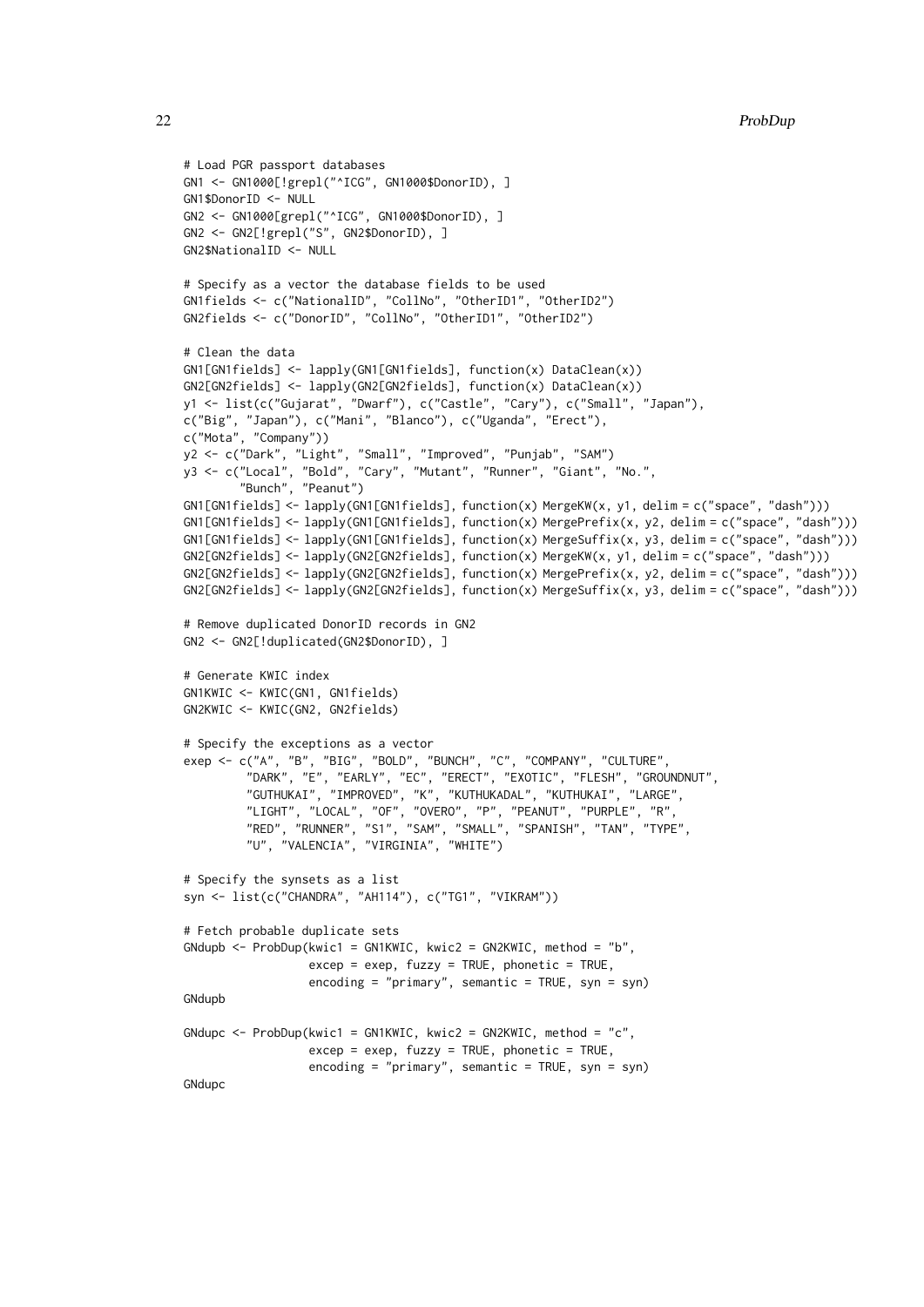<span id="page-22-0"></span>## End(Not run)

#### Description

read.genesys reads PGR data in a Darwin Core - germplasm zip archive downloaded from genesys database and creates a flat file data. frame from it.

#### Usage

```
read.genesys(zip.genesys, scrub.names.space = TRUE, readme = TRUE)
```
#### Arguments

| zip.genesys       | A character vector giving the file path to the downloaded zip file from Genesys.                                |
|-------------------|-----------------------------------------------------------------------------------------------------------------|
| scrub.names.space |                                                                                                                 |
|                   | logical. If TRUE, all space characters are removed from name field in names<br>extension (see <b>Details</b> ). |
| readme            | logical. If TRUE, the genesys zip file readme is printed to console.                                            |

#### Details

This function helps to import to R environment, the PGR data downloaded from genesys database <https://www.genesys-pgr.org/> as a Darwin Core - germplasm (DwC-germplasm) zip archive. The different csv files in the archive are merged as a flat file into a single data. frame.

All the space characters can be removed from the fields corresponding to accession names such as acceNumb, collNumb, ACCENAME, COLLNUMB, DONORNUMB and OTHERNUMB using the argument scrub.names.space to facilitate creation of KWIC index with [KWIC](#page-10-1) function and subsequent matching operations to identify probable duplicates with [ProbDup](#page-17-1) function.

The argument readme can be used to print the readme file in the archive to console, if required.

# Value

A data.frame with the flat file form of the genesys data.

#### See Also

[data.table](#page-0-0)

# Examples

```
## Not run:
# Import the DwC-Germplasm zip archive "genesys-accessions-filtered.zip"
PGRgenesys <- read.genesys("genesys-accessions-filtered.zip",
                           scrub.names.space = TRUE, readme = TRUE)
```
## End(Not run)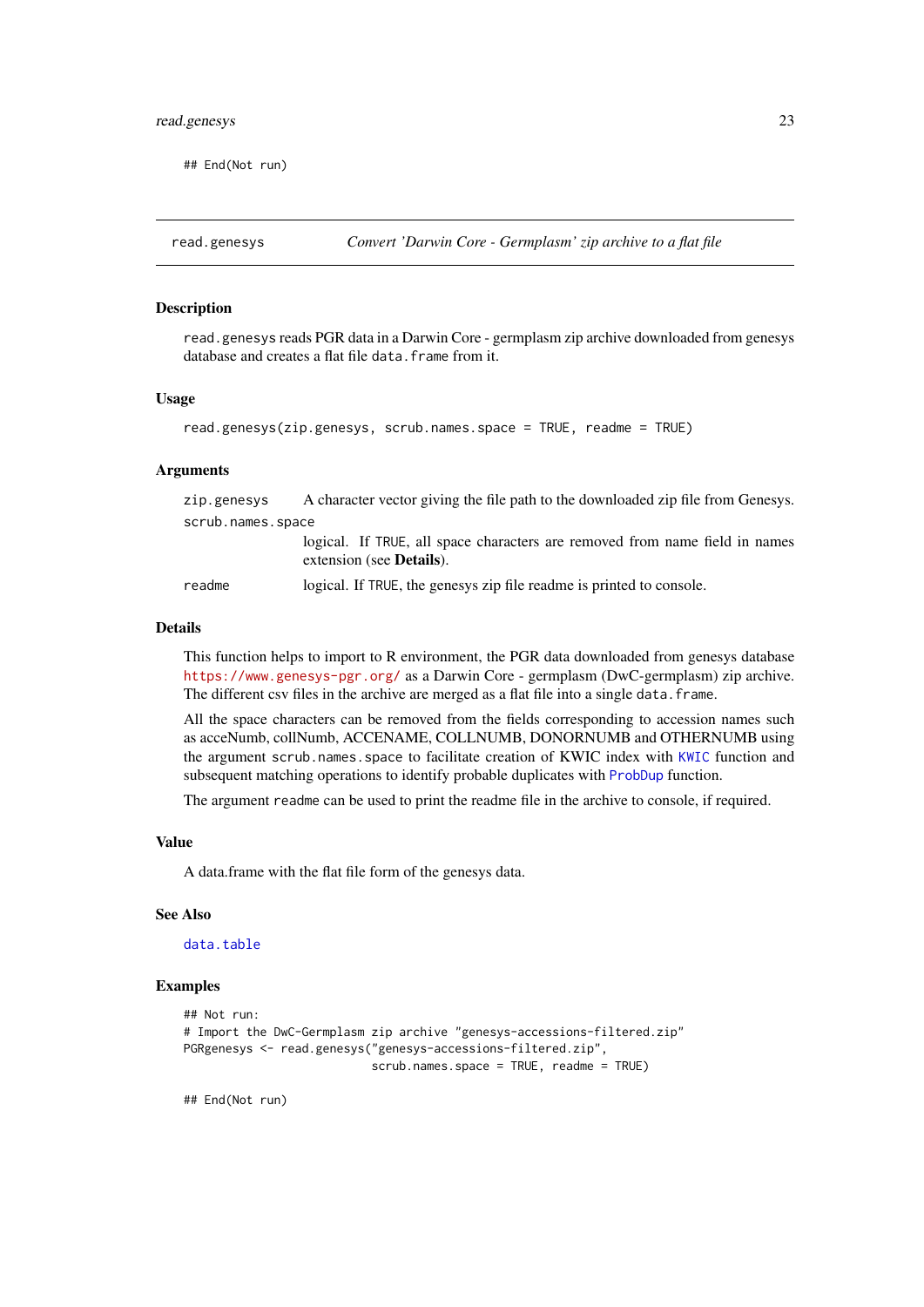<span id="page-23-0"></span>ReconstructProbDup *Reconstruct an object of class ProbDup*

#### Description

ReconstructProbDup reconstructs a data frame of probable duplicate sets created using the function ReviewProbDup and subjected to manual clerical review, back into an object of class ProbDup.

#### Usage

```
ReconstructProbDup(rev)
```
#### Arguments

rev A data frame with the the core columns(fields) SET\_NO, TYPE, K, PRIM\_ID, DEL, SPLIT, COUNT and IDKW

#### Details

A data frame created using the function [ReviewProbDup](#page-24-1) from an object of class ProbDup for manual clerical review of identified probable duplicate sets can be reconstituted back to the same object after the review using this function. The instructions for modifying the sets entered in the appropriate format in the columns DEL and SPLIT during clerical review are taken into account for reconstituting the probable duplicate sets.

Any records with Y in column DEL are deleted and records with identical integers in the column SPLIT other than the default 0 are reassembled into a new set.

# Value

An object of class ProbDup with the modified fuzzy, phonetic and semantic probable duplicate sets according to the instructions specified under clerical review.

#### See Also

[ProbDup](#page-17-1), [ReviewProbDup](#page-24-1)

#### Examples

## Not run:

# Load PGR passport database GN <- GN1000

```
# Specify as a vector the database fields to be used
GNfields <- c("NationalID", "CollNo", "DonorID", "OtherID1", "OtherID2")
# Clean the data
GN[GNfields] <- lapply(GN[GNfields], function(x) DataClean(x))
y1 <- list(c("Gujarat", "Dwarf"), c("Castle", "Cary"), c("Small", "Japan"),
c("Big", "Japan"), c("Mani", "Blanco"), c("Uganda", "Erect"),
c("Mota", "Company"))
y2 <- c("Dark", "Light", "Small", "Improved", "Punjab", "SAM")
y3 <- c("Local", "Bold", "Cary", "Mutant", "Runner", "Giant", "No.",
```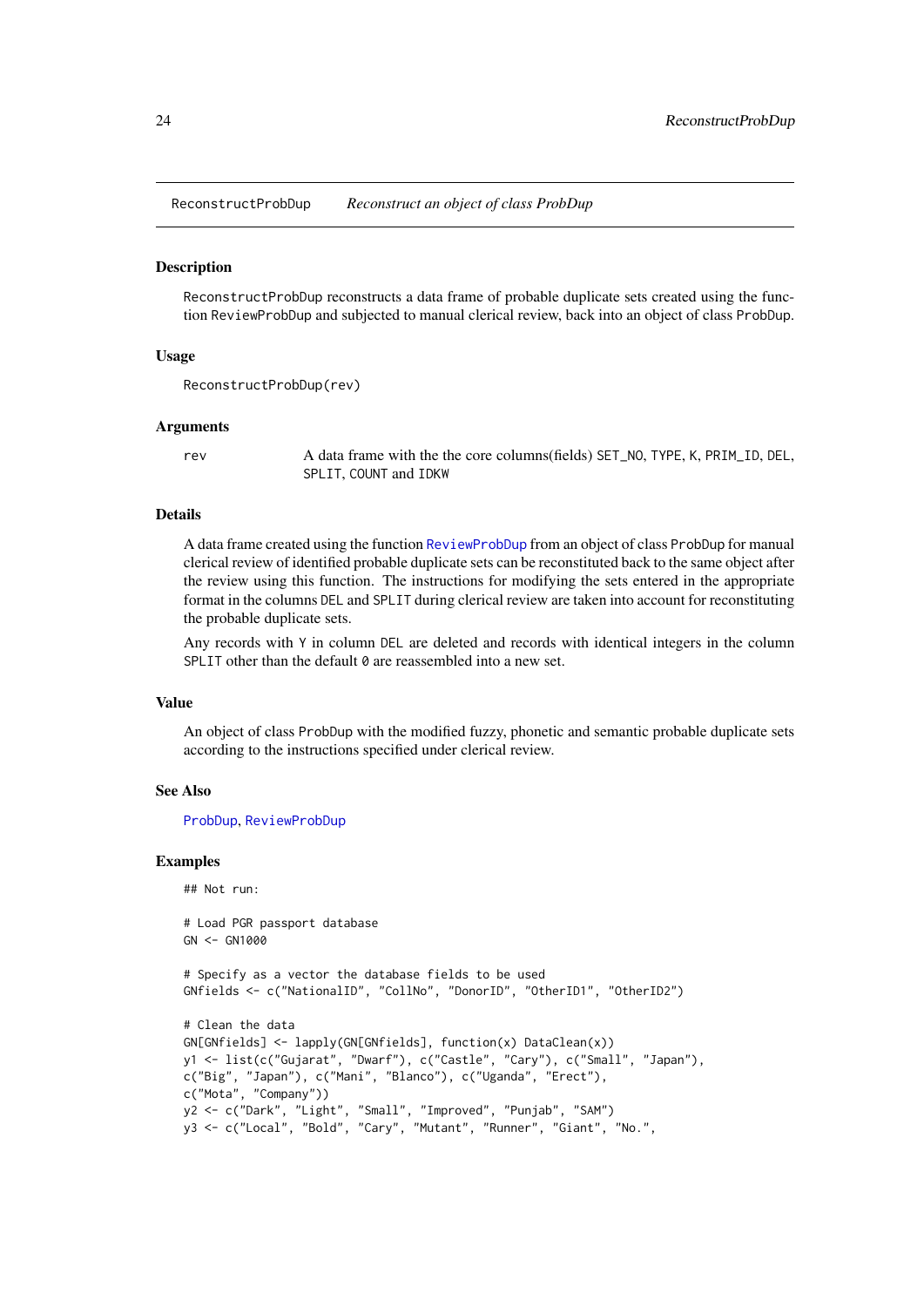```
"Bunch", "Peanut")
GN[GNfields] <- lapply(GN[GNfields], function(x) MergeKW(x, y1, delim = c("space", "dash")))
GN[GNfields] <- lapply(GN[GNfields], function(x) MergePrefix(x, y2, delim = c("space", "dash")))
GN[GNfields] <- lapply(GN[GNfields], function(x) MergeSuffix(x, y3, delim = c("space", "dash")))
# Generate KWIC index
GNKWIC <- KWIC(GN, GNfields)
# Specify the exceptions as a vector
exep <- c("A", "B", "BIG", "BOLD", "BUNCH", "C", "COMPANY", "CULTURE",
         "DARK", "E", "EARLY", "EC", "ERECT", "EXOTIC", "FLESH", "GROUNDNUT",
         "GUTHUKAI", "IMPROVED", "K", "KUTHUKADAL", "KUTHUKAI", "LARGE",
         "LIGHT", "LOCAL", "OF", "OVERO", "P", "PEANUT", "PURPLE", "R",
         "RED", "RUNNER", "S1", "SAM", "SMALL", "SPANISH", "TAN", "TYPE",
         "U", "VALENCIA", "VIRGINIA", "WHITE")
# Specify the synsets as a list
syn <- list(c("CHANDRA", "AH114"), c("TG1", "VIKRAM"))
# Fetch probable duplicate sets
GNdup <- ProbDup(kwic1 = GNKWIC, method = "a", excep = exep, fuzzy = TRUE,
                 phonetic = TRUE, encoding = "primary",
                 semantic = TRUE, syn = syn)# Get disjoint probable duplicate sets of each kind
disGNdup <- DisProbDup(GNdup, combine = NULL)
# Get the data frame for reviewing the duplicate sets identified
RevGNdup <- ReviewProbDup(pdup = disGNdup, db1 = GN1000,
                          extra.db1 = c("SourceCountry", "TransferYear"),
                          max.count = 30, insert.blanks = TRUE)
# Examine and review the duplicate sets using edit function
RevGNdup <- edit(RevGNdup)
# Examine and make changes to a set
subset(RevGNdup, SET_NO==12 & TYPE=="P", select= c(IDKW, DEL, SPLIT))
RevGNdup[c(110, 112, 114, 118, 121, 122, 124), 6] <- "Y"
RevGNdup[c(111, 115, 128), 7] <- 1
RevGNdup[c(113, 117, 120), 7] <- 2
RevGNdup[c(116, 119), 7] <- 3
RevGNdup[c(123, 125), 7] <- 4
RevGNdup[c(126, 127), 7] <- 5
subset(RevGNdup, SET_NO==12 & TYPE=="P", select= c(IDKW, DEL, SPLIT))
# Reconstruct ProDup object
GNdup2 <- ReconstructProbDup(RevGNdup)
lapply(disGNdup, nrow)
lapply(GNdup2, nrow)
## End(Not run)
```
<span id="page-24-1"></span>ReviewProbDup *Retrieve probable duplicate set information from PGR passport database for review*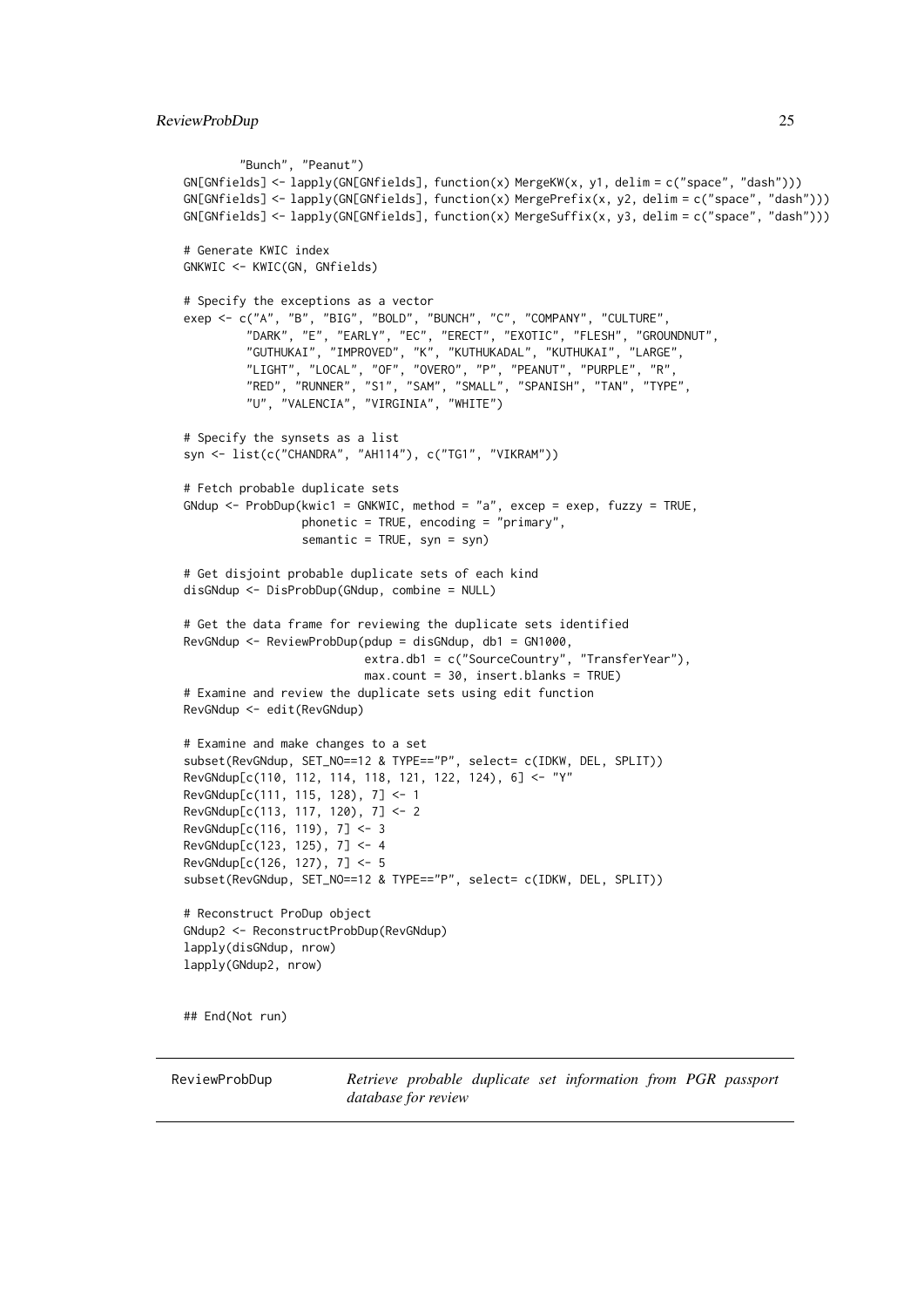#### Description

ReviewProbDup retrieves information associated with the probable duplicate sets from the original PGR passport database(s) from which they were identified in order to facilitate manual clerical review.

# Usage

```
ReviewProbDup(
  pdup,
  db1,
  db2 = NULL.
  extra.db1 = NULL,ext{ra.db2} = NULL,max.count = 30,
  insert.blanks = TRUE
)
```
#### Arguments

| pdup            | An object of class ProbDup.                                                                                  |
|-----------------|--------------------------------------------------------------------------------------------------------------|
| db1             | A data frame of the PGR passport database.                                                                   |
| db <sub>2</sub> | A data frame of the PGR passport database. Required when pdup was created<br>using more than one KWIC Index. |
| extra.db1       | A character vector of extra db1 column names to be retrieved.                                                |
| extra.db2       | A character vector of extra db2 column names to be retrieved.                                                |
| max.count       | The maximum count of probable duplicate sets whose information is to be re-<br>trieved.                      |
| insert.blanks   | logical. If TRUE, inserts a row of /codeNAs after each set.                                                  |

## Details

This function helps to retrieve PGR passport information associated with fuzzy, phonetic or semantic probable duplicate sets in an object of class ProbDup from the original databases(s) from which they were identified. The original information of accessions comprising a set, which have not been subjected to data standardization can be compared under manual clerical review for the validation of the set.

By default only the fields(columns) which were used initially for creation of the KWIC indexes using the [KWIC](#page-10-1) function are retrieved. Additional fields(columns) if necessary can be specified using the extra.db1 and extra.db2 arguments.

The output data frame can be subjected to clerical review either after exporting into an external spreadsheet using [write.csv](#page-0-0) function or by using the [edit](#page-0-0) function.

The column DEL can be used to indicate whether a record has to be deleted from a set or not. Y indicates "Yes", and the default N indicates "No".

The column SPLIT similarly can be used to indicate whether a record in a set has to be branched into a new set. A set of identical integers in this column other than the default  $\theta$  can be used to indicate that they are to be removed and assembled into a new set.

<span id="page-25-0"></span>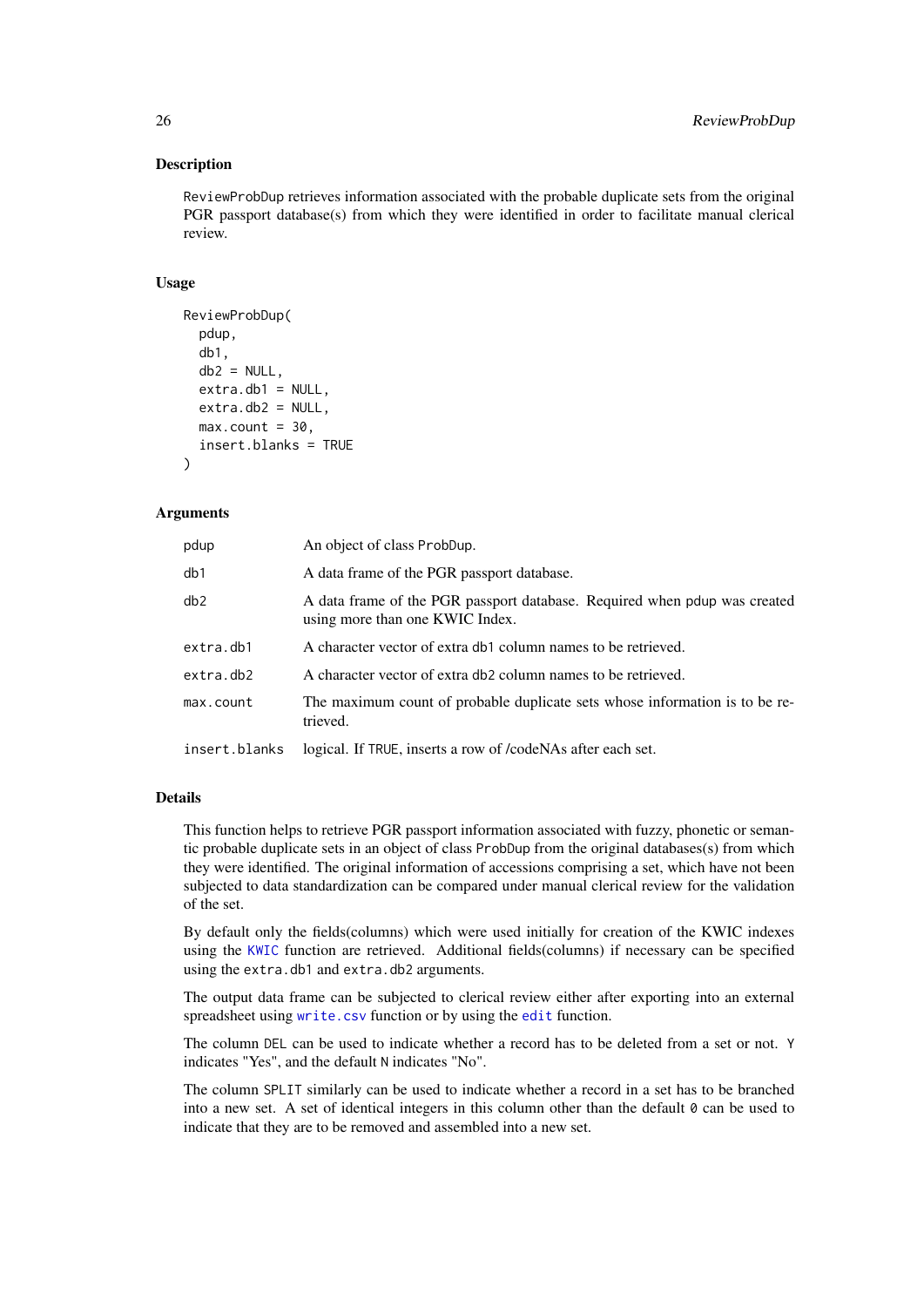# ReviewProbDup 27

# Value

A data frame of the long/narrow form of the probable duplicate sets data along with associated fields from the original database(s). The core columns in the resulting data frame are as follows: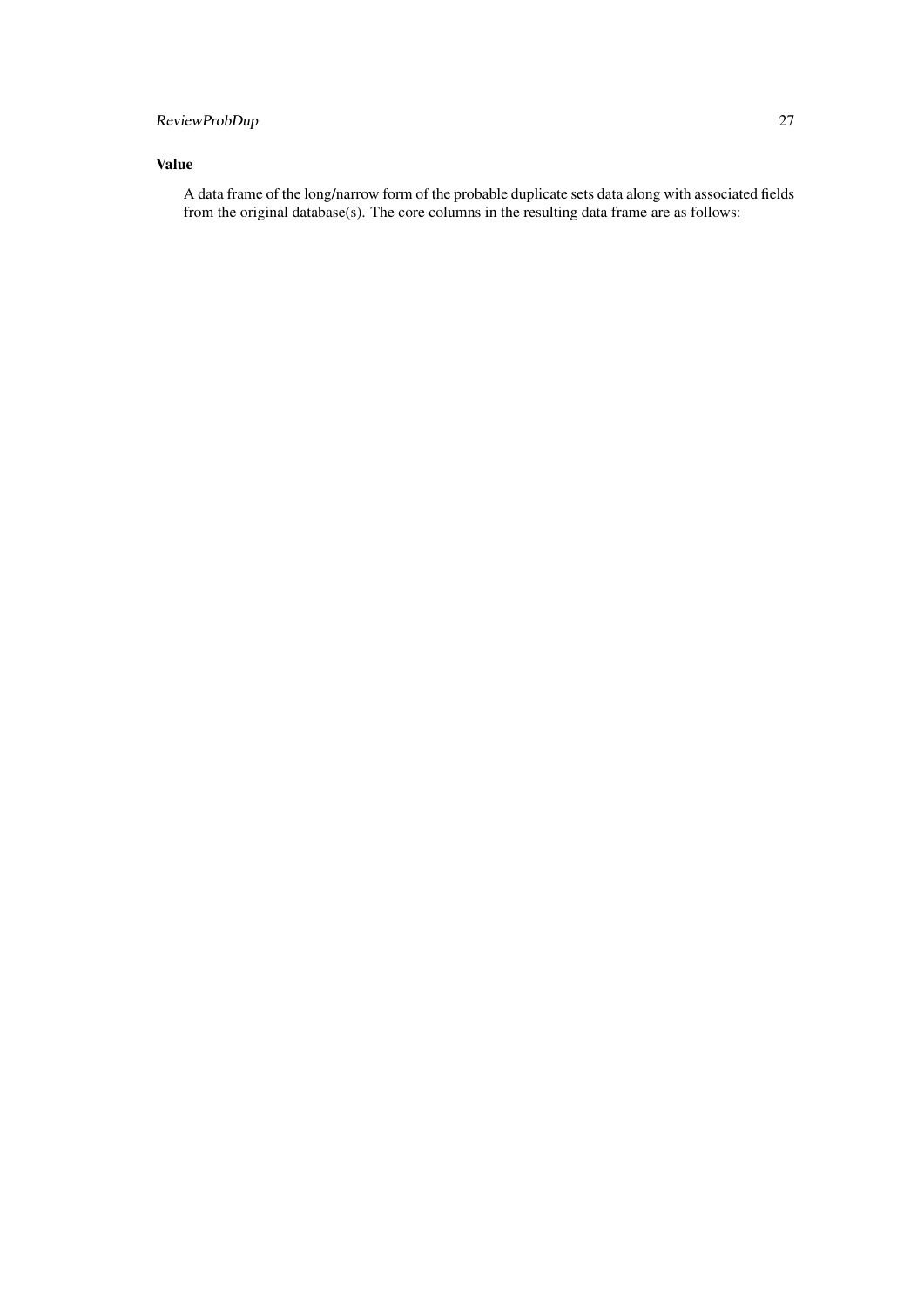<span id="page-27-0"></span>

| SET NO     | The set number.                                                                                               |
|------------|---------------------------------------------------------------------------------------------------------------|
| TYPE       | The type of probable duplicate set. 'F' for fuzzy, 'P' for phonetic and 'S' for semantic matching sets.       |
| $K[\star]$ | The KWIC index or database of origin of the record. The method is specified within the square brackets in the |
| PRIM_ID    | The primary ID of the accession record from which the set could be identified.                                |
| IDKW       | The 'matching' keywords along with the IDs.                                                                   |
| DEL        | Column to indicate whether record has to be deleted or not.                                                   |
| SPLIT      | Column to indicate whether record has to be branched and assembled into new set.                              |
| COUNT      | The number of elements in a set.                                                                              |

For the retrieved columns(fields) the prefix K\* indicates the KWIC index of origin.

#### Note

When any primary ID/key records in the fuzzy, phonetic or semantic duplicate sets are found to be missing from the original databases db1 and db2, then they are ignored and only the matching records are considered for retrieving the information with a warning.

This may be due to data standardization of the primary ID/key field using the function [DataClean](#page-3-1) before creation of the KWIC index and subsequent identification of probable duplicate sets. In such a case, it is recommended to use an identical data standardization operation on the databases db1 and db2 before running this function.

With  $R \leq y3.0.2$ , due to copying of named objects by list(). Invalid . internal.selfref detected and fixed... warning can appear, which may be safely ignored.

## See Also

[DataClean](#page-3-1), [KWIC](#page-10-1), [ProbDup](#page-17-1)

```
## Not run:
# Load PGR passport database
GN <- GN1000
# Specify as a vector the database fields to be used
GNfields <- c("NationalID", "CollNo", "DonorID", "OtherID1", "OtherID2")
# Clean the data
GN[GNfields] <- lapply(GN[GNfields], function(x) DataClean(x))
y1 <- list(c("Gujarat", "Dwarf"), c("Castle", "Cary"), c("Small", "Japan"),
c("Big", "Japan"), c("Mani", "Blanco"), c("Uganda", "Erect"),
c("Mota", "Company"))
y2 <- c("Dark", "Light", "Small", "Improved", "Punjab", "SAM")
y3 <- c("Local", "Bold", "Cary", "Mutant", "Runner", "Giant", "No.",
        "Bunch", "Peanut")
GN[GNfields] <- lapply(GN[GNfields], function(x) MergeKW(x, y1, delim = c("space", "dash")))
GN[GNfields] <- lapply(GN[GNfields], function(x) MergePrefix(x, y2, delim = c("space", "dash")))
GN[GNfields] <- lapply(GN[GNfields], function(x) MergeSuffix(x, y3, delim = c("space", "dash")))
# Generate KWIC index
GNKWIC <- KWIC(GN, GNfields)
# Specify the exceptions as a vector
```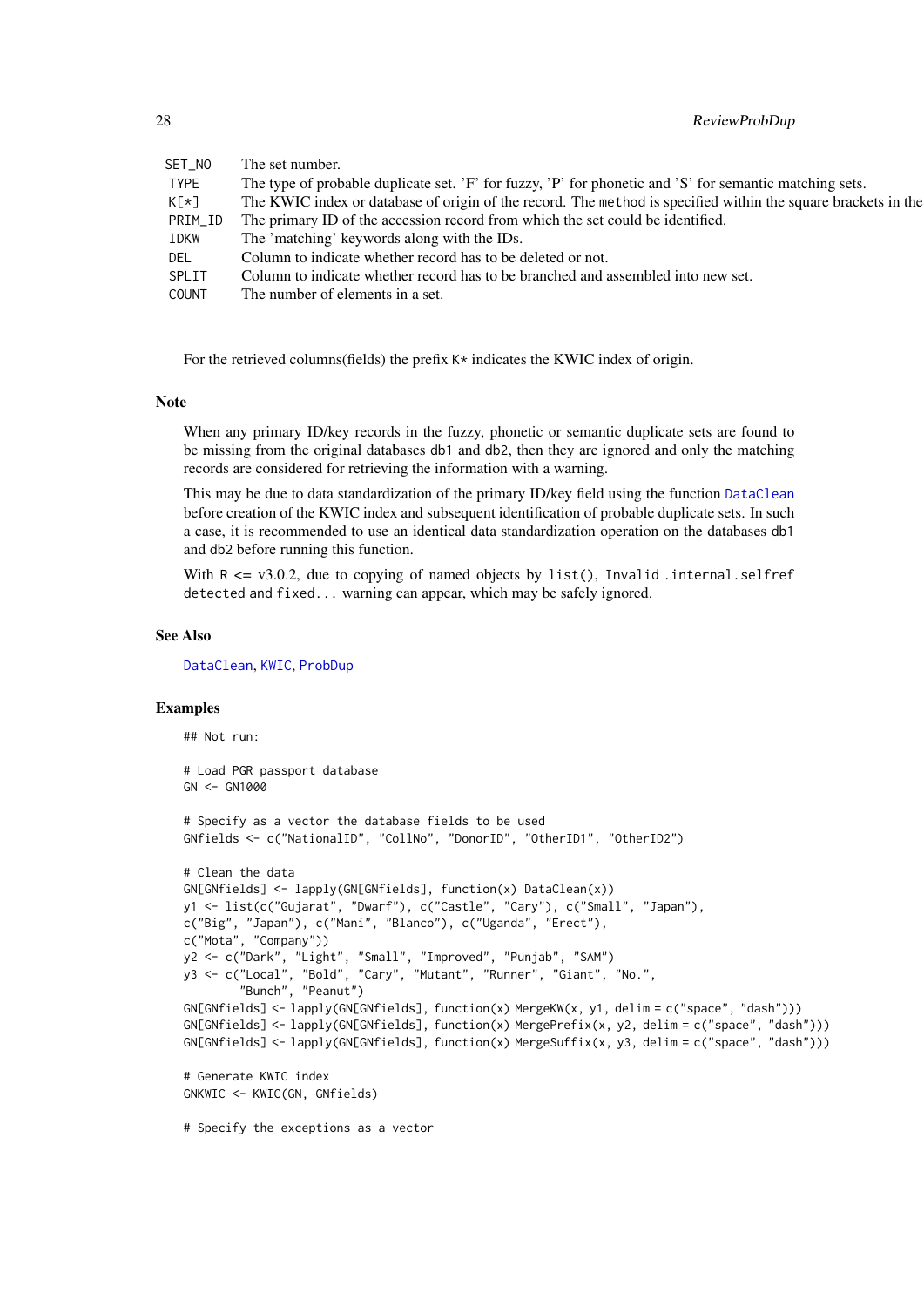#### <span id="page-28-0"></span>SplitProbDup 29

```
exep <- c("A", "B", "BIG", "BOLD", "BUNCH", "C", "COMPANY", "CULTURE",
         "DARK", "E", "EARLY", "EC", "ERECT", "EXOTIC", "FLESH", "GROUNDNUT",
         "GUTHUKAI", "IMPROVED", "K", "KUTHUKADAL", "KUTHUKAI", "LARGE",
         "LIGHT", "LOCAL", "OF", "OVERO", "P", "PEANUT", "PURPLE", "R",
         "RED", "RUNNER", "S1", "SAM", "SMALL", "SPANISH", "TAN", "TYPE",
         "U", "VALENCIA", "VIRGINIA", "WHITE")
# Specify the synsets as a list
syn <- list(c("CHANDRA", "AH114"), c("TG1", "VIKRAM"))
# Fetch probable duplicate sets
GNdup \leq ProbDup(kwic1 = GNKWIC, method = "a", excep = exep, fuzzy = TRUE,
                 phonetic = TRUE, encoding = "primary",
                 semantic = TRUE, syn = syn)
# Get disjoint probable duplicate sets of each kind
disGNdup <- DisProbDup(GNdup, combine = NULL)
# Get the data frame for reviewing the duplicate sets identified
RevGNdup <- ReviewProbDup(pdup = disGNdup, db1 = GN1000,
                          extra.db1 = c("SourceCountry", "TransferYear"),
                          max.count = 30, insert.blanks = TRUE)
# Examine and review the duplicate sets using edit function
RevGNdup <- edit(RevGNdup)
# OR examine and review the duplicate sets after exporting them as a csv file
write.csv(file="Duplicate sets for review.csv", x=RevGNdup)
```
## End(Not run)

<span id="page-28-1"></span>SplitProbDup *Split an object of class* ProbDup

### Description

SplitProbDup splits an object of class ProbDup into two on the basis of set counts.

#### Usage

```
SplitProbDup(pdup, splitat = c(30, 30, 30))
```
#### Arguments

| pdup    | An object of class ProbDup.                                                                                                      |
|---------|----------------------------------------------------------------------------------------------------------------------------------|
| splitat | A vector of 3 integers indicating the set count at which Fuzzy, Phonetic and<br>Semantic duplicate sets in pdup are to be split. |

# Value

A list with the the divided objects of class ProbDup (pdup1 and pdup2) along with the corresponding lists of accessions present in each (list1 and list2).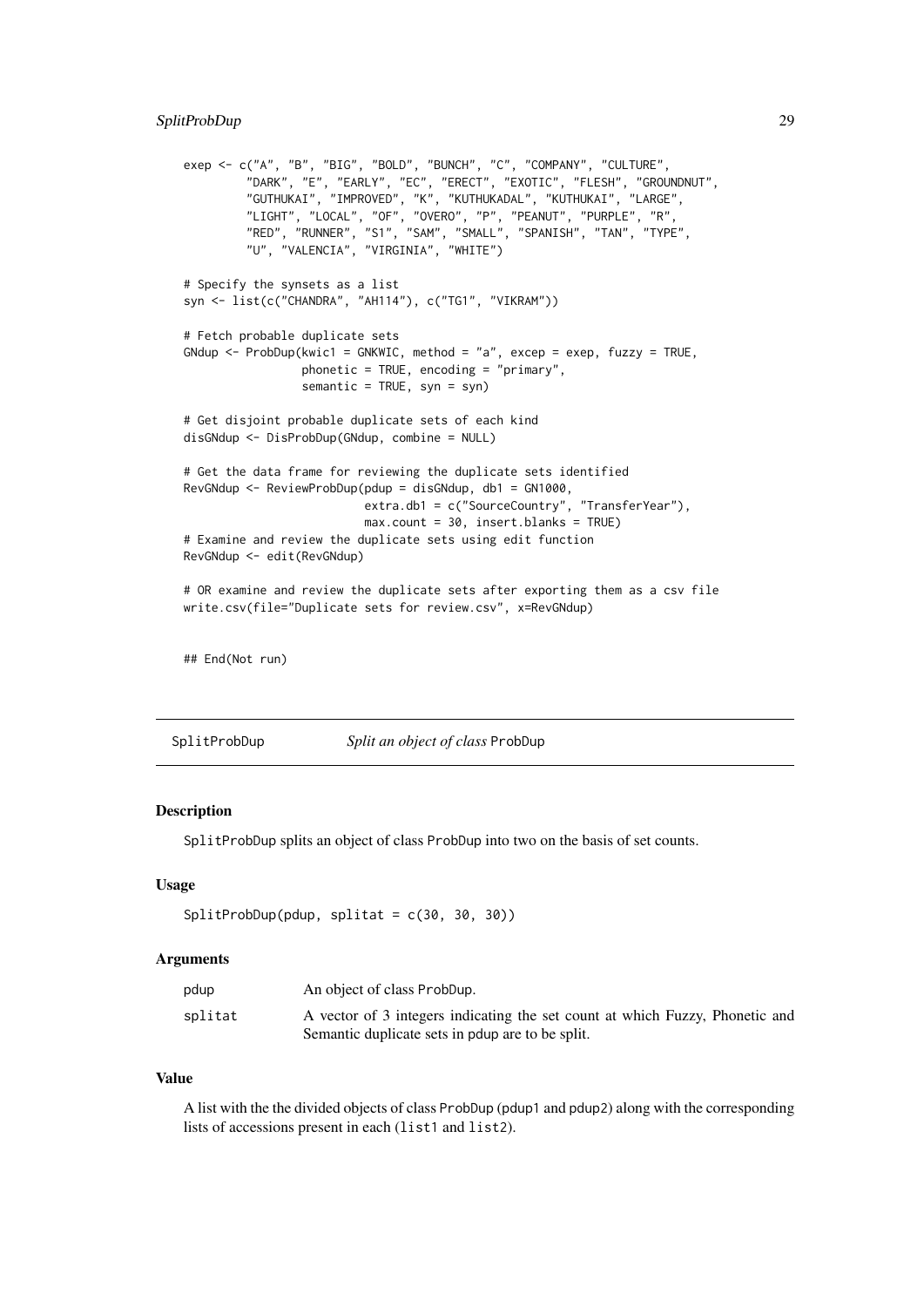## <span id="page-29-0"></span>See Also

[ProbDup](#page-17-1), [MergeProbDup](#page-13-1)

#### Examples

```
## Not run:
# Load PGR passport database
GN < - GN1000
# Specify as a vector the database fields to be used
GNfields <- c("NationalID", "CollNo", "DonorID", "OtherID1", "OtherID2")
# Clean the data
GN[GNfields] <- lapply(GN[GNfields], function(x) DataClean(x))
y1 <- list(c("Gujarat", "Dwarf"), c("Castle", "Cary"), c("Small", "Japan"),
c("Big", "Japan"), c("Mani", "Blanco"), c("Uganda", "Erect"),
c("Mota", "Company"))
y2 <- c("Dark", "Light", "Small", "Improved", "Punjab", "SAM")
y3 <- c("Local", "Bold", "Cary", "Mutant", "Runner", "Giant", "No.",
        "Bunch", "Peanut")
GN[GNfields] <- lapply(GN[GNfields], function(x) MergeKW(x, y1, delim = c("space", "dash")))
GN[GNfields] <- lapply(GN[GNfields], function(x) MergePrefix(x, y2, delim = c("space", "dash")))
GN[GNfields] <- lapply(GN[GNfields], function(x) MergeSuffix(x, y3, delim = c("space", "dash")))
# Generate KWIC index
GNKWIC <- KWIC(GN, GNfields)
# Specify the exceptions as a vector
exep <- c("A", "B", "BIG", "BOLD", "BUNCH", "C", "COMPANY", "CULTURE",
         "DARK", "E", "EARLY", "EC", "ERECT", "EXOTIC", "FLESH", "GROUNDNUT",
         "GUTHUKAI", "IMPROVED", "K", "KUTHUKADAL", "KUTHUKAI", "LARGE",
         "LIGHT", "LOCAL", "OF", "OVERO", "P", "PEANUT", "PURPLE", "R",
         "RED", "RUNNER", "S1", "SAM", "SMALL", "SPANISH", "TAN", "TYPE",
         "U", "VALENCIA", "VIRGINIA", "WHITE")
# Specify the synsets as a list
syn <- list(c("CHANDRA", "AH114"), c("TG1", "VIKRAM"))
# Fetch probable duplicate sets
GNdup <- ProbDup(kwic1 = GNKWIC, method = "a", excep = exep, fuzzy = TRUE,
                 phonetic = TRUE, encoding = "primary",
                 semantic = TRUE, syn = syn)
# Split the probable duplicate sets
GNdupSplit <- SplitProbDup(GNdup, splitat = c(10, 10, 10))
## End(Not run)
```
ValidatePrimKey *Validate if a data frame column confirms to primary key/ID constraints*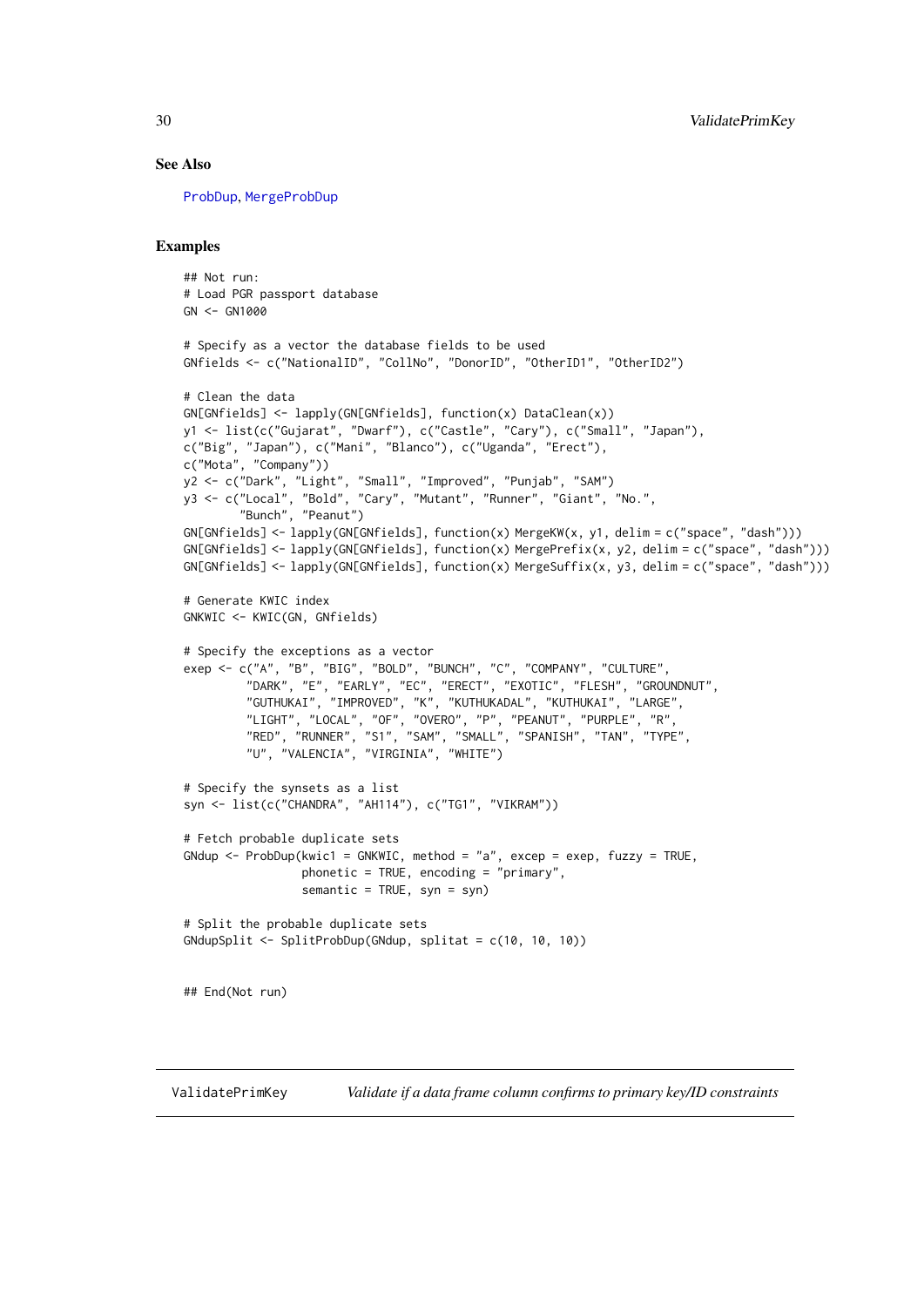#### <span id="page-30-0"></span>ValidatePrimKey 31

#### Description

ValidatePrimKey checks if a column in a data frame confirms to the primary key/ID constraints of absence of duplicates and NULL values. Aberrant records if encountered are returned in the output list.

#### Usage

```
ValidatePrimKey(x, prim.key)
```
#### Arguments

|          | A data frame.                                                                   |
|----------|---------------------------------------------------------------------------------|
| prim.key | A character vector indicating the name of the data frame column to be validated |
|          | for primary key/ID constraints (see <b>Details</b> ).                           |

#### **Details**

The function checks whether a field(column) in a data frame of PGR passport database confirms to the primary key/ID constraints of absence of duplicates and NULL values. If records with nonconforming values in the column are encountered, they are returned in the output list for rectification.

If multiple fields(columns) are given as a character vector in prim.key field, only the first element will be considered as the primary key/ID field(column).

Cleaning of the data in the input field(column) using the [DataClean](#page-3-1) function with appropriate arguments is suggested before running this function.

It is recommended to run this function and rectify aberrant records in a PGR passport database before creating a KWIC index using the [KWIC](#page-10-1) function.

# Value

A list with containing the following components:

message1 Indicates whether duplicated values were encountered in prim.key field(column) of data frame x or not. Duplicates A data frame of the records with duplicated prim.key values if they were encountered. message2 Indicates whether NULL values were encountered in prim.key field(column) of data frame x or not. NullRecords A data frame of the records with NULL prim.key values if they were encountered.

# See Also

[DataClean](#page-3-1), [KWIC](#page-10-1)

```
GN <- GN1000
ValidatePrimKey(x=GN, prim.key="NationalID")
## Not run:
# Show error in case of duplicates and NULL values
# in the primary key/ID field "NationalID"
GN[1001:1005, ] \leq GN[1:5,]
GN[1001,3] <- ""
ValidatePrimKey(x=GN, prim.key="NationalID")
## End(Not run)
```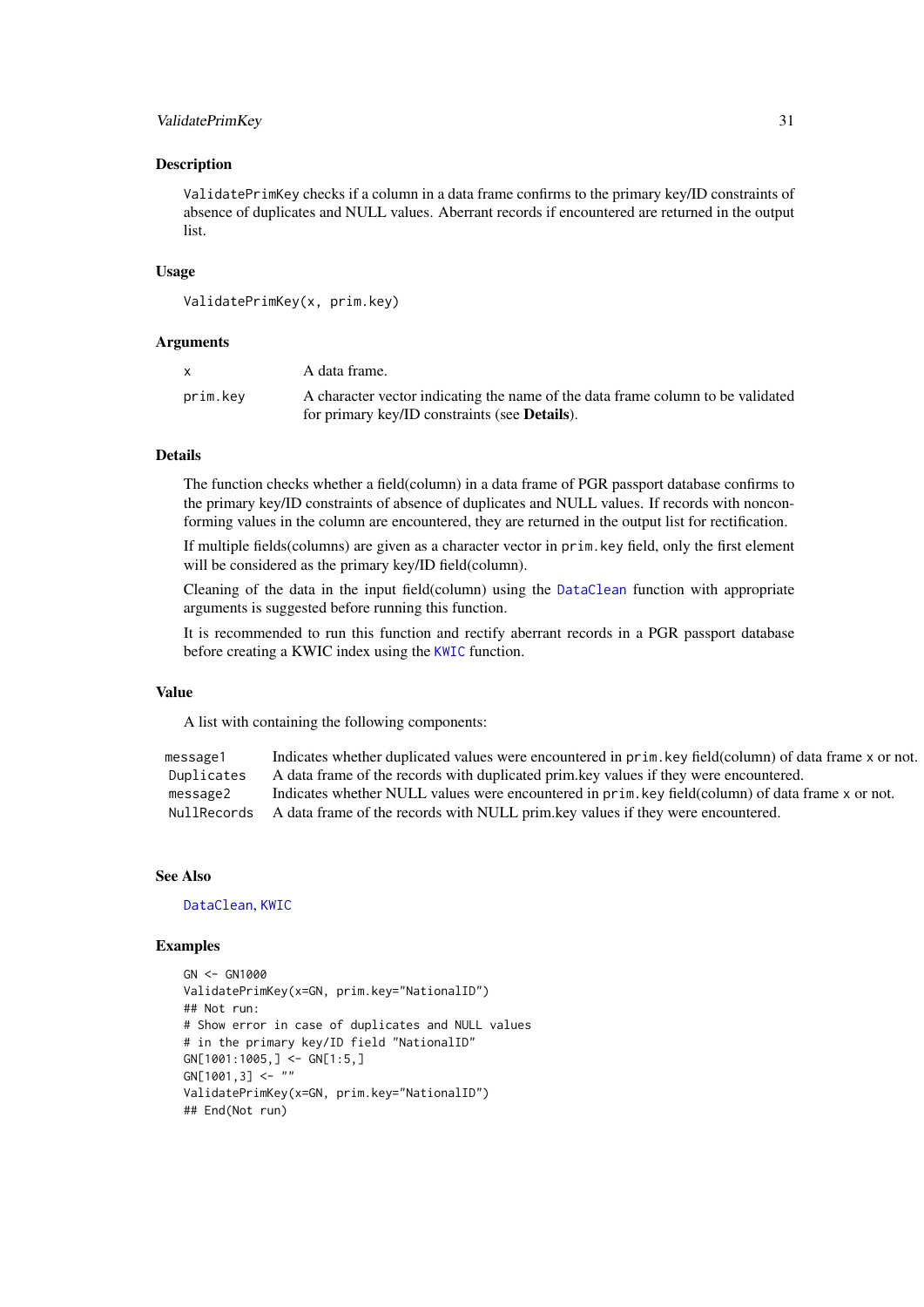# <span id="page-31-0"></span>Description

ViewProbDup plots summary visualizations of accessions within the probable duplicate sets retrieved in a ProbDup object according to a grouping factor field(column) in the original database(s).

# Usage

```
ViewProbDup(
  pdup,
  db1,
  db2 = NULL,factor.db1,
  factor.db2 = NULL,
  max.count = 30,select,
  order = "type",main = NULL
)
```
# Arguments

| pdup       | An object of class ProbDup.                                                                                                |
|------------|----------------------------------------------------------------------------------------------------------------------------|
| db1        | A data frame of the PGR passport database.                                                                                 |
| db2        | A data frame of the PGR passport database. Required when pdup was created<br>using more than one KWIC Index.               |
| factor.db1 | The db1 column to be considered for grouping the accessions. Should be of<br>class character or factor.                    |
| factor.db2 | The db2 column to be considered for grouping the accessions. Should be of<br>class character or factor, retrieved.         |
| max.count  | The maximum count of probable duplicate sets whose information is to be plot-<br>ted (see Note).                           |
| select     | A character vector of factor names in factor db1 and/or factor db2 to be<br>considered for grouping accessions (see Note). |
| order      | The order of the type of sets retrieved in the plot. The default is "type" (see<br>Details).                               |
| main       | The title of the plot.                                                                                                     |

# Value

A list containing the following objects:

| Summary1 | The summary data, frame of number of accessions per factor level.                                                    |
|----------|----------------------------------------------------------------------------------------------------------------------|
| Summary2 | The summary data. frame of number of accessions and sets per each type of sets classified according to a             |
|          | SummaryGrob A grid graphical object (Grob) of the summary visualization plot. Can be plotted using the grid. arrange |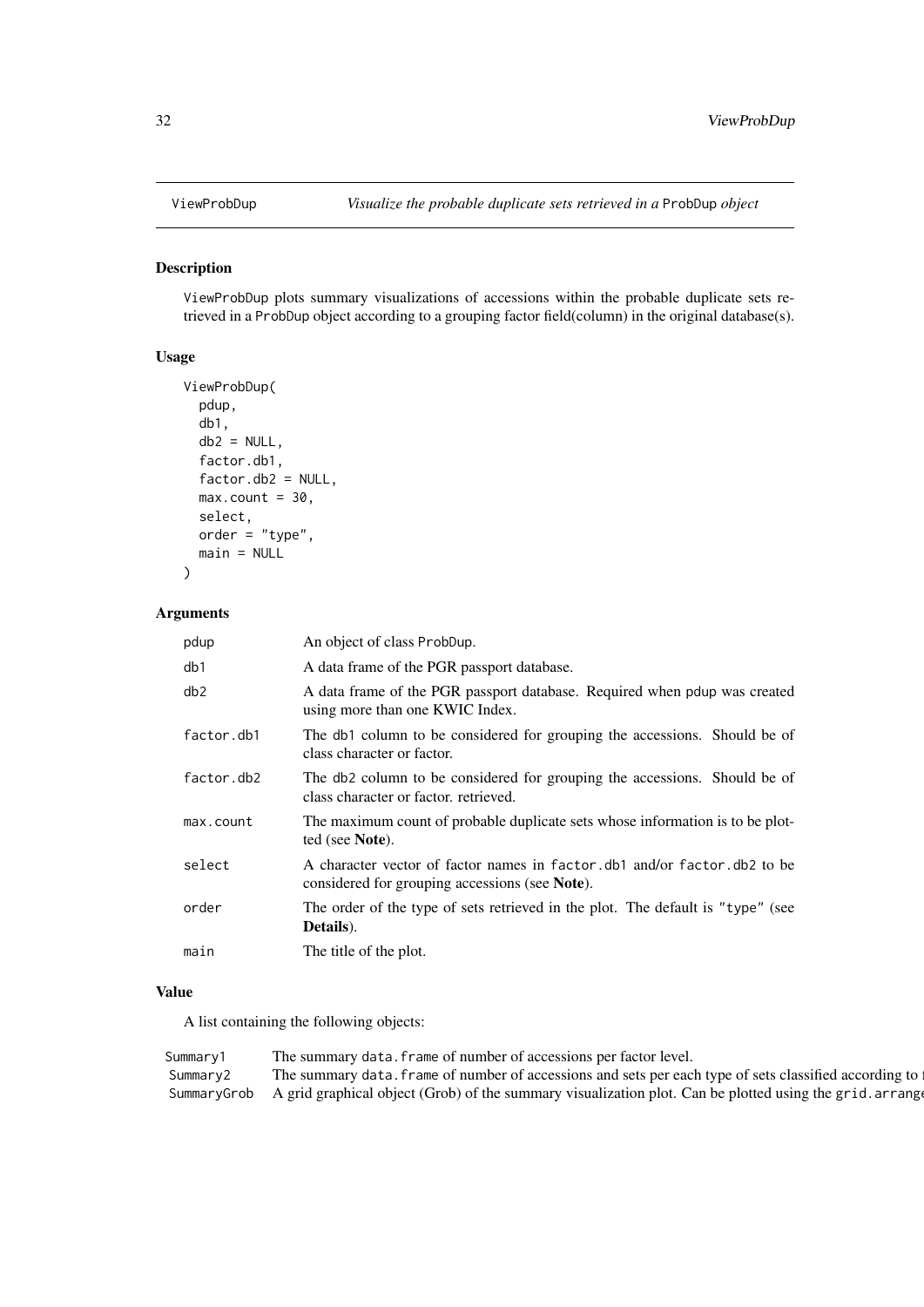#### <span id="page-32-0"></span>ViewProbDup 33

#### Note

When any primary ID/key records in the fuzzy, phonetic or semantic duplicate sets are found to be missing from the original databases db1 and db2, then they are ignored and only the matching records are considered for visualization.

This may be due to data standardization of the primary ID/key field using the function [DataClean](#page-3-1) before creation of the KWIC index and subsequent identification of probable duplicate sets. In such a case, it is recommended to use an identical data standardization operation on the databases db1 and db2 before running this function. For summary and visualization of the set information in the object of class ProbDup by ViewProbDup, the disjoint of the retrieved sets are made use of, as they are more meaningful than the raw sets retrieved. So it is recommended that the disjoint of sets obtained using the DisProbDup be used as the input pdup.

All the accession records in sets with count > max.count will be considered as being unique.

The factor levels in the factor.db1 and/or factor.db2 columns corresponding to those mentioned in select argument alone will be considered for visualization. All other factor levels will be grouped together to a single level named "Others".

The argument order can be used to specify the order in which the type of sets retrieved are to be plotted in the visualization. The default "type" will order according to the kind of sets, "sets" will order according to the number of sets in each kind and "acc" will order according to the number of accessions in each kind.

The individual plots are made using [ggplot](#page-0-0) and then grouped together using [gridExtra-package](#page-0-0).

### See Also

[ProbDup](#page-17-1), [DisProbDup](#page-5-1), [DataClean](#page-3-1), [ggplot](#page-0-0), [gridExtra-package](#page-0-0)

```
## Not run:
# Method "b and c"
#=================
# Load PGR passport databases
GN1 <- GN1000[!grepl("^ICG", GN1000$DonorID), ]
GN1$DonorID <- NULL
GN2 <- GN1000[grepl("^ICG", GN1000$DonorID), ]
GN2 <- GN2[!grepl("S", GN2$DonorID), ]
GN2$NationalID <- NULL
GN1$SourceCountry <- toupper(GN1$SourceCountry)
GN2$SourceCountry <- toupper(GN2$SourceCountry)
GN1$SourceCountry <- gsub("UNITED STATES OF AMERICA", "USA", GN1$SourceCountry)
GN2$SourceCountry <- gsub("UNITED STATES OF AMERICA", "USA", GN2$SourceCountry)
# Specify as a vector the database fields to be used
GN1fields <- c("NationalID", "CollNo", "OtherID1", "OtherID2")
GN2fields <- c("DonorID", "CollNo", "OtherID1", "OtherID2")
# Clean the data
GN1[GN1fields] <- lapply(GN1[GN1fields], function(x) DataClean(x))
GN2[GN2fields] <- lapply(GN2[GN2fields], function(x) DataClean(x))
y1 <- list(c("Gujarat", "Dwarf"), c("Castle", "Cary"), c("Small", "Japan"),
```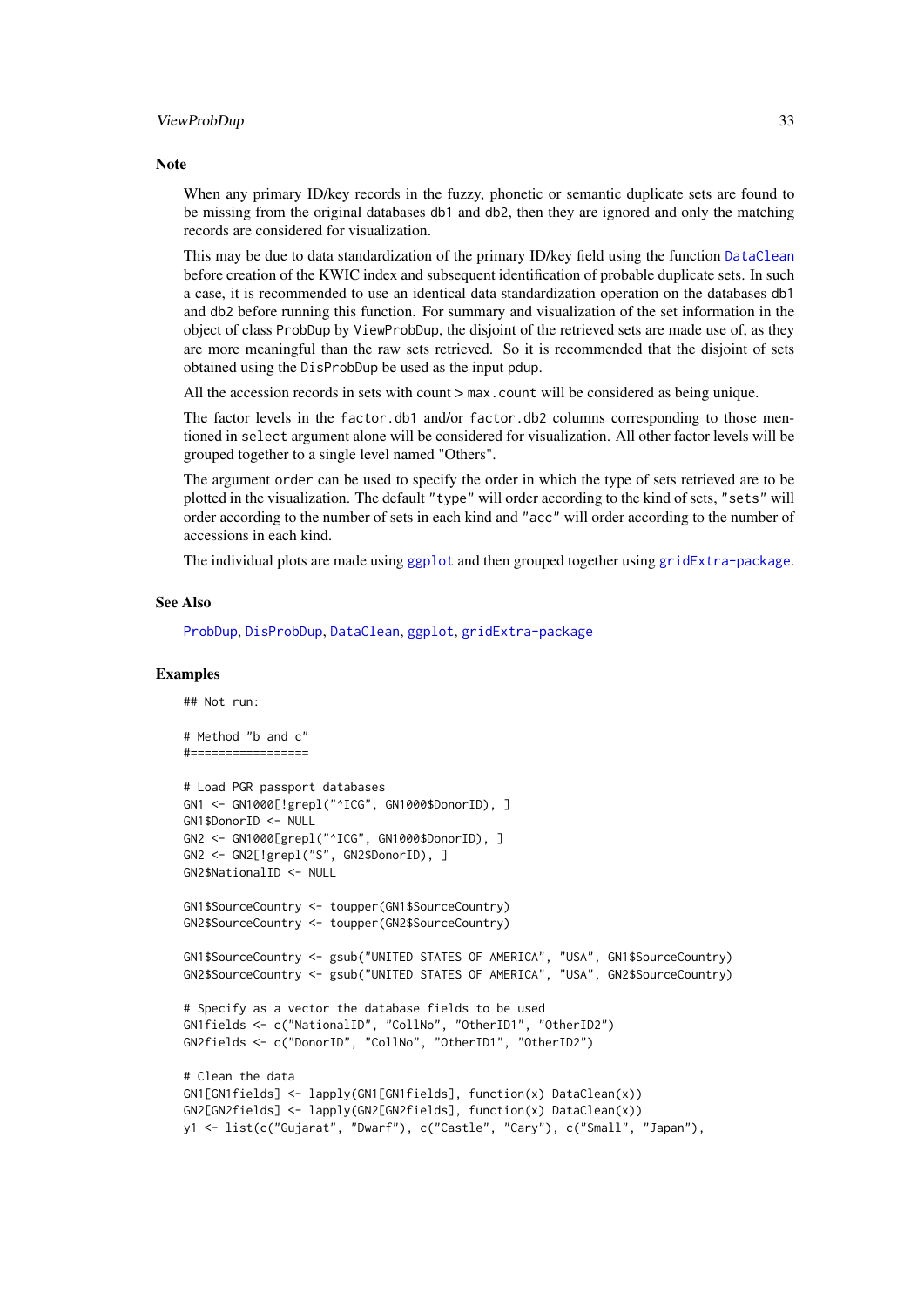```
c("Big", "Japan"), c("Mani", "Blanco"), c("Uganda", "Erect"),
           c("Mota", "Company"))
y2 <- c("Dark", "Light", "Small", "Improved", "Punjab", "SAM")
y3 <- c("Local", "Bold", "Cary", "Mutant", "Runner", "Giant", "No.",
        "Bunch", "Peanut")
GN1[GN1fields] <- lapply(GN1[GN1fields], function(x) MergeKW(x, y1, delim = c("space", "dash")))
GN1[GN1fields] <- lapply(GN1[GN1fields], function(x) MergePrefix(x, y2, delim = c("space", "dash")))
GN1[GN1fields] <- lapply(GN1[GN1fields], function(x) MergeSuffix(x, y3, delim = c("space", "dash")))
GN2[GN2fields] <- lapply(GN2[GN2fields], function(x) MergeKW(x, y1, delim = c("space", "dash")))
GN2[GN2fields] <- lapply(GN2[GN2fields], function(x) MergePrefix(x, y2, delim = c("space", "dash")))
GN2[GN2fields] <- lapply(GN2[GN2fields], function(x) MergeSuffix(x, y3, delim = c("space", "dash")))
# Remove duplicated DonorID records in GN2
GN2 <- GN2[!duplicated(GN2$DonorID), ]
# Generate KWIC index
GN1KWIC <- KWIC(GN1, GN1fields)
GN2KWIC <- KWIC(GN2, GN2fields)
# Specify the exceptions as a vector
exep <- c("A", "B", "BIG", "BOLD", "BUNCH", "C", "COMPANY", "CULTURE",
          "DARK", "E", "EARLY", "EC", "ERECT", "EXOTIC", "FLESH", "GROUNDNUT",
          "GUTHUKAI", "IMPROVED", "K", "KUTHUKADAL", "KUTHUKAI", "LARGE",
          "LIGHT", "LOCAL", "OF", "OVERO", "P", "PEANUT", "PURPLE", "R",
          "RED", "RUNNER", "S1", "SAM", "SMALL", "SPANISH", "TAN", "TYPE",
          "U", "VALENCIA", "VIRGINIA", "WHITE")
# Specify the synsets as a list
syn <- list(c("CHANDRA", "AH114"), c("TG1", "VIKRAM"))
GNdupc \leq ProbDup(kwic1 = GN1KWIC, kwic2 = GN2KWIC, method = "c",
                  excep = exep, fuzzy = TRUE, phonetic = TRUE,
                  encoding = "primary", semantic = TRUE, syn = syn)
GNdupcView <- ViewProbDup(GNdupc, GN1, GN2, "SourceCountry", "SourceCountry",
                         max.count = 30, select = c("INDIA", "USA"), order = "type",
                         main = "Groundnut Probable Duplicates")
library(gridExtra)
grid.arrange(GNdupcView$SummaryGrob)
```
## End(Not run)